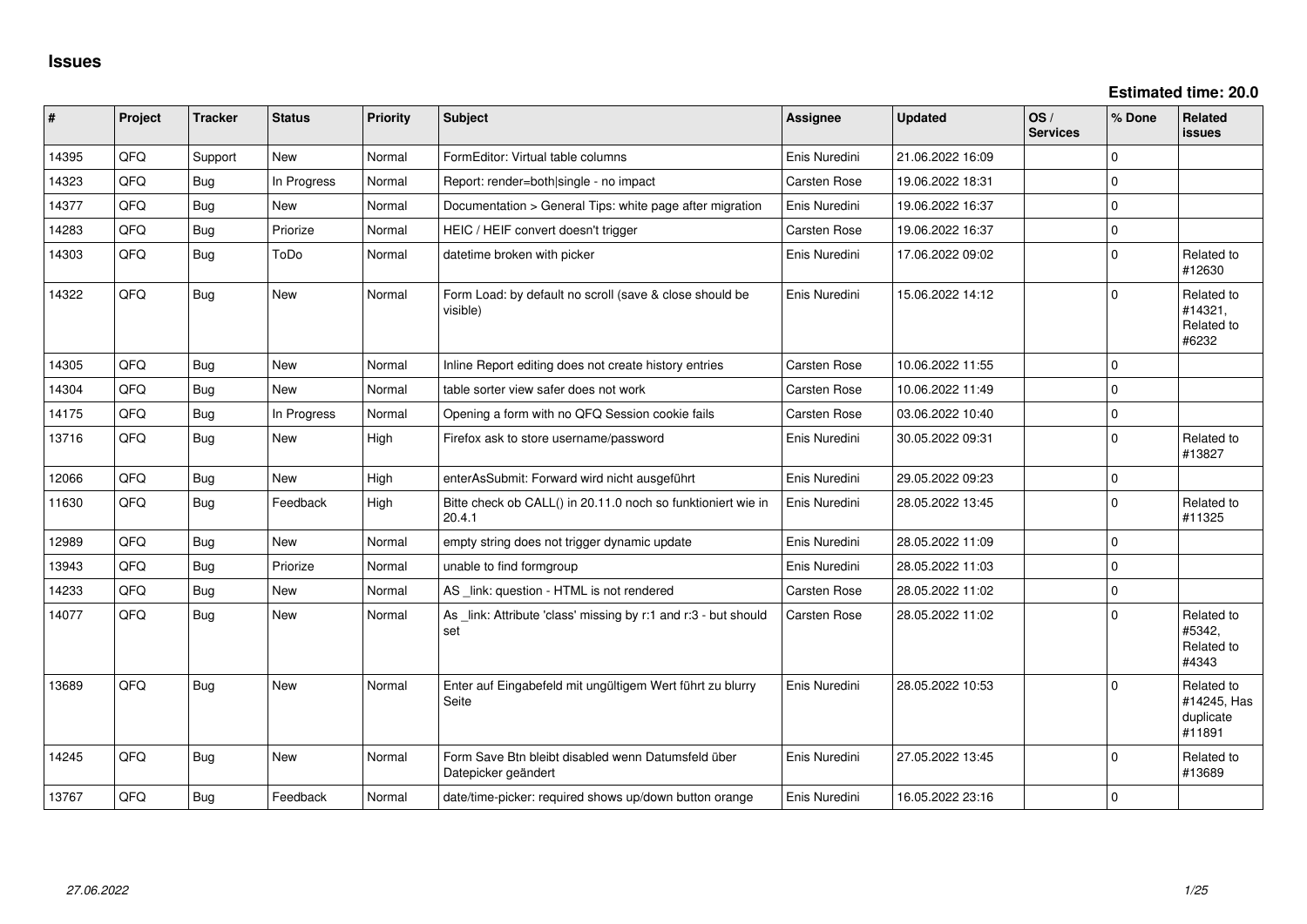| $\sharp$ | Project | <b>Tracker</b> | <b>Status</b> | Priority | <b>Subject</b>                                                                                                                                      | <b>Assignee</b>     | <b>Updated</b>   | OS/<br><b>Services</b> | % Done      | Related<br><b>issues</b>                                                                                                       |
|----------|---------|----------------|---------------|----------|-----------------------------------------------------------------------------------------------------------------------------------------------------|---------------------|------------------|------------------------|-------------|--------------------------------------------------------------------------------------------------------------------------------|
| 11517    | QFQ     | <b>Bug</b>     | In Progress   | Normal   | extraButtonInfo Broken for multiple FormElements                                                                                                    | Carsten Rose        | 12.05.2022 13:12 |                        | $\Omega$    | Related to<br>#7890,<br>Related to<br>#3811, Has<br>duplicate<br>#10905, Has<br>duplicate<br>#10553, Has<br>duplicate<br>#6779 |
| 14091    | QFQ     | <b>Bug</b>     | <b>New</b>    | Normal   | inconsistent template path for twig                                                                                                                 | Carsten Rose        | 19.04.2022 18:36 |                        | $\mathbf 0$ |                                                                                                                                |
| 13451    | QFQ     | Bug            | <b>New</b>    | Normal   | Character Counter / Max Character: Problem in Safari                                                                                                | Carsten Rose        | 15.04.2022 17:18 |                        | $\Omega$    |                                                                                                                                |
| 13899    | QFQ     | <b>Bug</b>     | ToDo          | Normal   | Selenium: zum laufen bringen                                                                                                                        | Enis Nuredini       | 25.03.2022 10:24 |                        | $\pmb{0}$   |                                                                                                                                |
| 8891     | QFQ     | <b>Bug</b>     | New           | High     | formSubmitLog: do not log passwords                                                                                                                 | Enis Nuredini       | 25.03.2022 09:06 |                        | $\mathbf 0$ |                                                                                                                                |
| 6140     | QFQ     | Bug            | Priorize      | Normal   | QFQ DnD Sort: Locked fields                                                                                                                         | Benjamin Baer       | 21.03.2022 09:56 |                        | $\mathbf 0$ |                                                                                                                                |
| 12714    | QFQ     | Bug            | New           | Normal   | Conversion of GIF to PDF broken when GIF contains Alpha.                                                                                            | <b>Carsten Rose</b> | 19.03.2022 17:49 |                        | $\mathbf 0$ |                                                                                                                                |
| 12546    | QFQ     | <b>Bug</b>     | Feedback      | Normal   | Branch 'Development' - Unit Tests mit dirty workaround<br>angepasst                                                                                 | Carsten Rose        | 19.03.2022 17:48 |                        | $\Omega$    |                                                                                                                                |
| 12512    | QFQ     | Bug            | <b>New</b>    | Normal   | Some MySQL Installation can't use 'stored procedures'                                                                                               | Carsten Rose        | 19.03.2022 17:48 |                        | $\mathbf 0$ |                                                                                                                                |
| 12508    | QFQ     | <b>Bug</b>     | In Progress   | High     | gfg Form: sendMail                                                                                                                                  | Karin Niffeler      | 19.03.2022 17:48 |                        | $\mathbf 0$ |                                                                                                                                |
| 12520    | QFQ     | Bug            | <b>New</b>    | Normal   | Switch FE User: still active even FE User session expired                                                                                           | Carsten Rose        | 19.03.2022 17:48 |                        | $\mathbf 0$ |                                                                                                                                |
| 12581    | QFQ     | Bug            | <b>New</b>    | Normal   | Form.forward=close: Record 'new' in new browser tab ><br>save (& close) >> Form is not reloaded with new created<br>record id and stays in mode=new | Carsten Rose        | 19.03.2022 17:48 |                        | $\mathbf 0$ |                                                                                                                                |
| 12716    | QFQ     | Bug            | <b>New</b>    | Normal   | template group: Pattern only applied to first instance                                                                                              | Carsten Rose        | 19.03.2022 17:47 |                        | $\mathbf 0$ |                                                                                                                                |
| 13331    | QFQ     | Bug            | <b>New</b>    | Normal   | Multi Form: Clear Icon misplaced                                                                                                                    | Carsten Rose        | 19.03.2022 17:47 |                        | $\pmb{0}$   |                                                                                                                                |
| 13332    | QFQ     | Bug            | New           | Normal   | Multi Form: Required Felder werden visuell nicht markiert.                                                                                          | Carsten Rose        | 19.03.2022 17:47 |                        | $\pmb{0}$   |                                                                                                                                |
| 13460    | QFQ     | Bug            | New           | Normal   | Doc: Password set/reset  password should not processed<br>with 'html encode'                                                                        | Carsten Rose        | 19.03.2022 17:46 |                        | $\Omega$    |                                                                                                                                |
| 13528    | QFQ     | <b>Bug</b>     | <b>New</b>    | Normal   | qfq.io > releases: es wird kein neues Release angelegt                                                                                              | Benjamin Baer       | 19.03.2022 17:46 |                        | $\pmb{0}$   |                                                                                                                                |
| 13592    | QFQ     | Bug            | New           | Normal   | QFQ Build Queue: das vergeben von Tags klappt nicht. Es<br>werden keine Releases gebaut.                                                            | Carsten Rose        | 19.03.2022 17:45 |                        | $\mathbf 0$ |                                                                                                                                |
| 13647    | QFQ     | Bug            | New           | Normal   | Autofocus funktioniert nicht auf Chrome                                                                                                             | Benjamin Baer       | 19.03.2022 17:44 |                        | $\mathbf 0$ |                                                                                                                                |
| 12395    | QFQ     | Bug            | ToDo          | High     | QFQ Function: Result two times shown                                                                                                                | Carsten Rose        | 18.02.2022 08:59 |                        | $\mathbf 0$ |                                                                                                                                |
| 13706    | QFQ     | <b>Bug</b>     | <b>New</b>    | Normal   | Wrong CheckType in FieldElement LastStatus of Form Cron                                                                                             | Carsten Rose        | 21.01.2022 18:20 |                        | $\mathbf 0$ |                                                                                                                                |
| 13659    | QFQ     | Bug            | New           | Normal   | wrong sanitize class applied to R-store                                                                                                             | Carsten Rose        | 15.01.2022 14:23 |                        | $\mathbf 0$ |                                                                                                                                |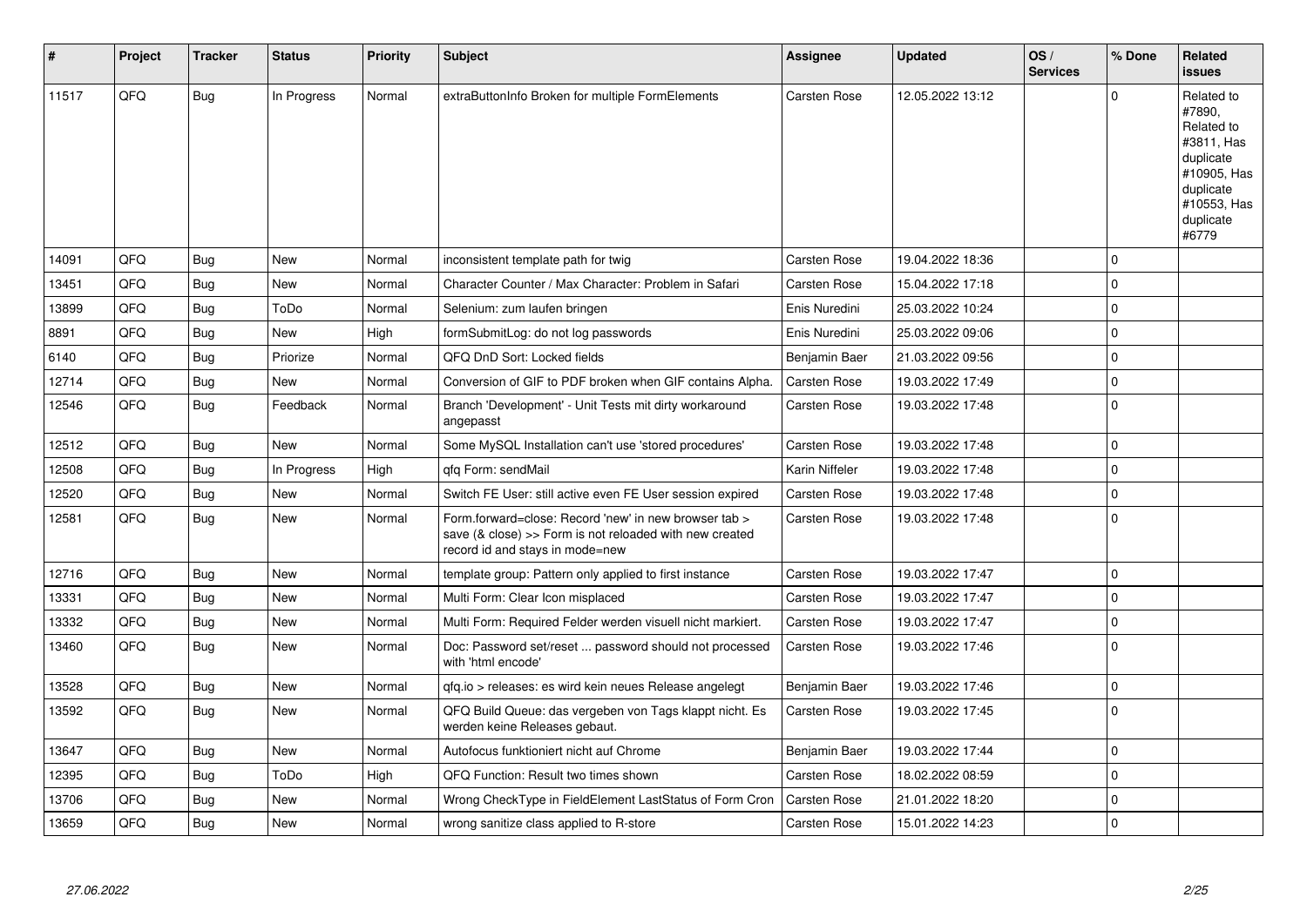| #     | Project | <b>Tracker</b> | <b>Status</b>     | <b>Priority</b> | <b>Subject</b>                                                                                           | <b>Assignee</b>     | <b>Updated</b>   | OS/<br><b>Services</b> | % Done      | <b>Related</b><br><b>issues</b>                                         |
|-------|---------|----------------|-------------------|-----------------|----------------------------------------------------------------------------------------------------------|---------------------|------------------|------------------------|-------------|-------------------------------------------------------------------------|
| 9789  | QFQ     | <b>Bug</b>     | In Progress       | High            | Record Lock: release to early on 'leave page'                                                            | Carsten Rose        | 10.01.2022 09:25 |                        | 100         | Related to<br>#10081,<br>Related to<br>#9173,<br>Related to<br>#8702    |
| 2665  | QFQ     | <b>Bug</b>     | Priorize          | Normal          | Dynamic Update funktioniert nicht, wenn beim<br>entsprechenden FormElement eine size angegeben ist.      | Benjamin Baer       | 03.01.2022 08:12 |                        | 30          |                                                                         |
| 6566  | QFQ     | Bug            | Priorize          | Normal          | Link Function 'delete': provided parameter missing on page<br>reload                                     | Benjamin Baer       | 03.01.2022 08:08 |                        | $\mathbf 0$ |                                                                         |
| 4457  | QFQ     | <b>Bug</b>     | Priorize          | Normal          | typeahead: pressing return to select an item, saves the form<br>and closes the form.                     | Benjamin Baer       | 03.01.2022 08:01 |                        | $\mathbf 0$ | Related to<br>#4398                                                     |
| 12327 | QFQ     | <b>Bug</b>     | New               | Normal          | Copy to clipboard: Glyphicon can not be changed                                                          | Carsten Rose        | 27.12.2021 17:59 |                        | $\pmb{0}$   |                                                                         |
| 12463 | QFQ     | <b>Bug</b>     | ToDo              | High            | QFQ Function: 'function' and 'sql' on same level - output of<br>sql is shown two times.                  | Carsten Rose        | 15.12.2021 16:31 |                        | $\mathbf 0$ |                                                                         |
| 12702 | QFQ     | <b>Bug</b>     | New               | High            | templateGroup: broken in multiDb Setup                                                                   | <b>Carsten Rose</b> | 14.12.2021 16:02 |                        | $\pmb{0}$   |                                                                         |
| 12545 | QFQ     | <b>Bug</b>     | <b>New</b>        | Urgent          | sql.log not created / updated                                                                            | Carsten Rose        | 14.12.2021 16:02 |                        | $\mathbf 0$ |                                                                         |
| 12974 | QFQ     | Bug            | New               | High            | Sanitize Queries in Action-Elements                                                                      | Carsten Rose        | 07.12.2021 17:19 |                        | $\pmb{0}$   |                                                                         |
| 12670 | QFQ     | <b>Bug</b>     | <b>New</b>        | High            | Dropdown-Menu classes können nicht mehr angegeben<br>werden                                              | Carsten Rose        | 07.12.2021 17:19 |                        | $\Omega$    |                                                                         |
| 12513 | QFQ     | <b>Bug</b>     | New               | High            | Implement server side check of maxlength                                                                 | <b>Carsten Rose</b> | 07.12.2021 17:19 |                        | $\pmb{0}$   |                                                                         |
| 6116  | QFQ     | <b>Bug</b>     | Priorize          | High            | value of checkbox not saved                                                                              | Carsten Rose        | 07.12.2021 17:19 |                        | $\pmb{0}$   |                                                                         |
| 9834  | QFQ     | <b>Bug</b>     | Priorize          | Normal          | Input elements with tag 'disabled' are missing on<br>form-submit: server option 'processReadOnly' broken | Carsten Rose        | 07.12.2021 16:43 |                        | $\Omega$    | Related to<br>#9691,<br>Related to<br>#5305, Has<br>duplicate<br>#12331 |
| 9013  | QFQ     | <b>Bug</b>     | <b>New</b>        | Normal          | Error in Twig template not handled                                                                       | <b>Carsten Rose</b> | 20.10.2021 13:43 |                        | $\mathbf 0$ |                                                                         |
| 7456  | QFQ     | <b>Bug</b>     | Some day<br>maybe | Low             | Todos in Code: solve or make ticket                                                                      | Carsten Rose        | 16.09.2021 15:10 |                        | $\Omega$    |                                                                         |
| 12325 | QFQ     | <b>Bug</b>     | Priorize          | Normal          | MultiDB form.dblndex not working for report syntax                                                       | Carsten Rose        | 07.09.2021 13:37 |                        | $\mathbf 0$ | Related to<br>#12145,<br>Related to<br>#12314                           |
| 10661 | QFQ     | <b>Bug</b>     | In Progress       | Normal          | Typo3 Warnungen                                                                                          | Carsten Rose        | 07.09.2021 13:23 |                        | $\mathbf 0$ | Related to<br>#12440                                                    |
| 9669  | QFQ     | <b>Bug</b>     | Some day<br>maybe | Normal          | Checkbox / Template Group: radio/checkbox visible broken<br>after 'add'                                  | Carsten Rose        | 16.06.2021 13:47 |                        | $\mathbf 0$ | Related to<br>#8091                                                     |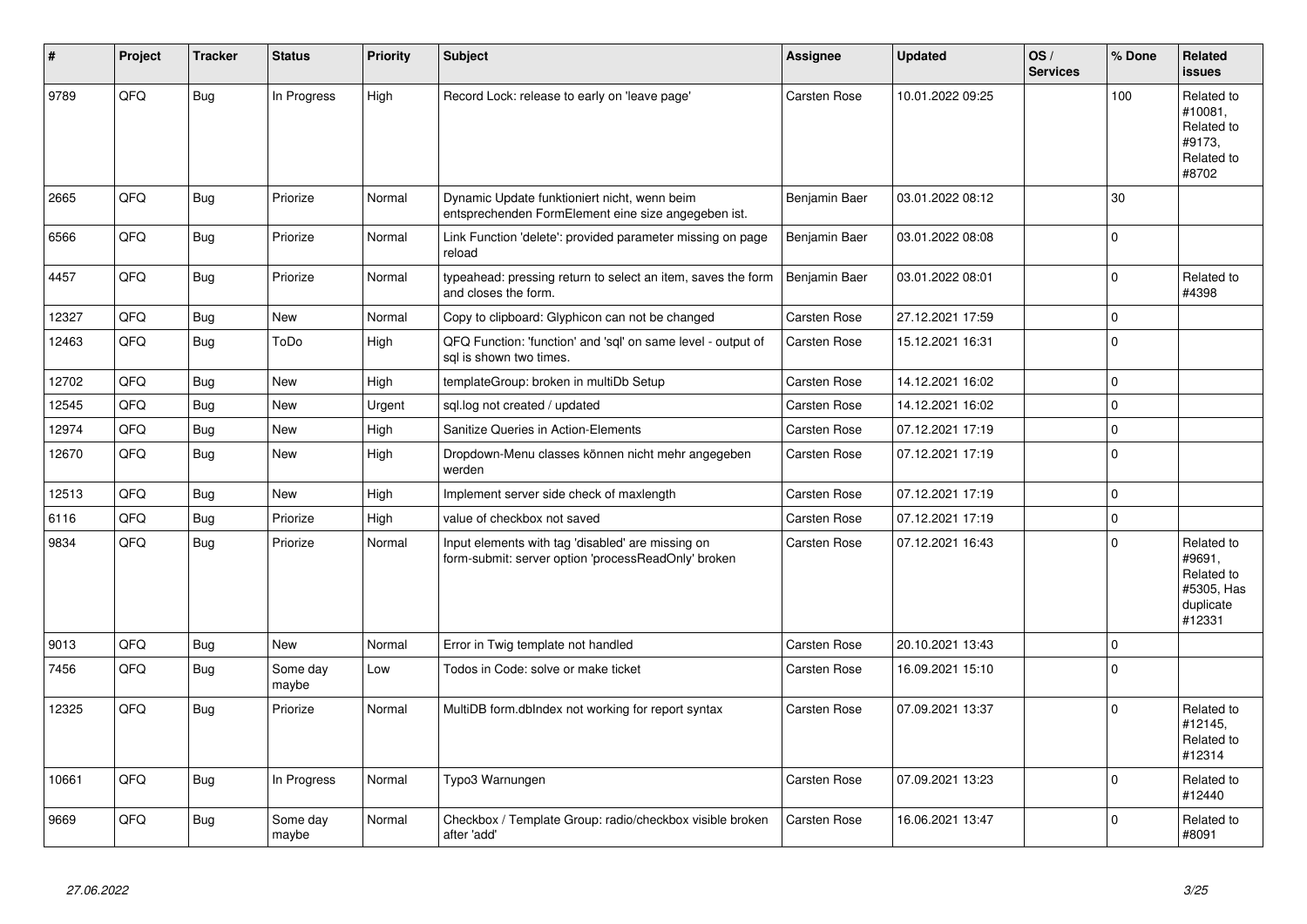| #     | Project | <b>Tracker</b> | <b>Status</b>     | <b>Priority</b> | <b>Subject</b>                                                                                         | <b>Assignee</b>     | <b>Updated</b>   | OS/<br><b>Services</b> | % Done       | <b>Related</b><br><b>issues</b>              |
|-------|---------|----------------|-------------------|-----------------|--------------------------------------------------------------------------------------------------------|---------------------|------------------|------------------------|--------------|----------------------------------------------|
| 5305  | QFQ     | Bug            | <b>New</b>        | Normal          | Upload FormElement: nicht disabled by readonly Form                                                    | Carsten Rose        | 16.06.2021 13:43 |                        | $\Omega$     | Related to<br>#9347,<br>Related to<br>#9834  |
| 9121  | QFQ     | Bug            | Priorize          | High            | sip links have r and __dbIndexData set                                                                 | Carsten Rose        | 12.06.2021 10:41 |                        | $\Omega$     |                                              |
| 9347  | QFQ     | Bug            | <b>New</b>        | High            | FE.type=upload with dynamic show/hidden: required not<br>detected                                      | Carsten Rose        | 12.06.2021 10:40 |                        | $\Omega$     | Related to<br>#5305.<br>Related to<br>#12398 |
| 7890  | QFQ     | <b>Bug</b>     | <b>New</b>        | Normal          | FormElement 'required': extraButtonInfo not aligned                                                    | <b>Carsten Rose</b> | 11.06.2021 21:17 |                        | $\Omega$     | Related to<br>#11517                         |
| 9531  | QFQ     | Bug            | New               | High            | FE File: Dynamic Update / modeSgl / required detected<br>even it not set                               | Carsten Rose        | 11.06.2021 20:32 |                        | $\Omega$     | Related to<br>#12398                         |
| 9534  | QFQ     | Bug            | Priorize          | Urgent          | FE.type=upload: 'Unknown Mode: ID"                                                                     | Carsten Rose        | 03.05.2021 21:14 |                        | <sup>0</sup> | Related to<br>#9532                          |
| 9173  | QFQ     | Bug            | Priorize          | Urgent          | Stale Record Lock: Firefox                                                                             | Carsten Rose        | 03.05.2021 21:14 |                        | $\Omega$     | Related to<br>#9789                          |
| 8668  | QFQ     | Bug            | <b>New</b>        | High            | Pill disabled: dyamic mode 'hidden' not respected - FE is still<br>required                            | <b>Carsten Rose</b> | 03.05.2021 21:14 |                        | $\Omega$     |                                              |
| 8431  | QFQ     | <b>Bug</b>     | <b>New</b>        | High            | autocron.php with wrong path                                                                           | Carsten Rose        | 03.05.2021 21:14 |                        | $\mathbf 0$  |                                              |
| 8083  | QFQ     | Bug            | New               | High            | FormEditor: primary table list does not respect<br>'indexDb={{indexData:Y}}'                           | Carsten Rose        | 03.05.2021 21:14 |                        | 0            | Has duplicate<br>#6678                       |
| 7899  | QFQ     | <b>Bug</b>     | <b>New</b>        | High            | Fe.type=password / retype / required: always complain<br>about missing value                           | Carsten Rose        | 03.05.2021 21:14 |                        | $\Omega$     |                                              |
| 7650  | QFQ     | <b>Bug</b>     | <b>New</b>        | High            | Optional do not show 'required' sign on FormElement                                                    | Carsten Rose        | 03.05.2021 21:14 |                        | $\Omega$     |                                              |
| 5459  | QFQ     | Bug            | New               | High            | Multi DB: spread system tables between 'QFQ' and<br>'Data'-DB                                          | Carsten Rose        | 03.05.2021 21:14 |                        | $\mathbf 0$  | Related to<br>#4720                          |
| 5221  | QFQ     | Bug            | <b>New</b>        | High            | Download Dialog: Bleibt stehen in FF wenn Datei<br>automatisch gespeichert wird.                       | Carsten Rose        | 03.05.2021 21:14 |                        | <sup>0</sup> |                                              |
| 4279  | QFQ     | Bug            | Some day<br>maybe | High            | config.linkVars lost                                                                                   | Carsten Rose        | 03.05.2021 21:14 |                        | $\mathbf{0}$ |                                              |
| 3570  | QFQ     | Bug            | Some day<br>maybe | High            | Formular mit prmitnew permitEdit=Always wird nicht<br>aufgerufen (ist leer)                            | <b>Carsten Rose</b> | 03.05.2021 21:14 |                        | $\Omega$     |                                              |
| 3109  | QFQ     | <b>Bug</b>     | Some day<br>maybe | High            | RealUrl: Links werden nicht korrekt gerendert                                                          | Carsten Rose        | 03.05.2021 21:14 |                        | $\Omega$     |                                              |
| 3061  | QFQ     | Bug            | Some day<br>maybe | High            | winstitute: mysql connection durcheinander - nmhp17<br>(ag7)/QFQ arbeitet mit DB/Tabellen von biostat. | Carsten Rose        | 03.05.2021 21:14 |                        | $\Omega$     |                                              |
| 12468 | QFQ     | <b>Bug</b>     | New               | Urgent          | Form: update Form.title after save                                                                     | Carsten Rose        | 03.05.2021 21:12 |                        | $\mathbf 0$  |                                              |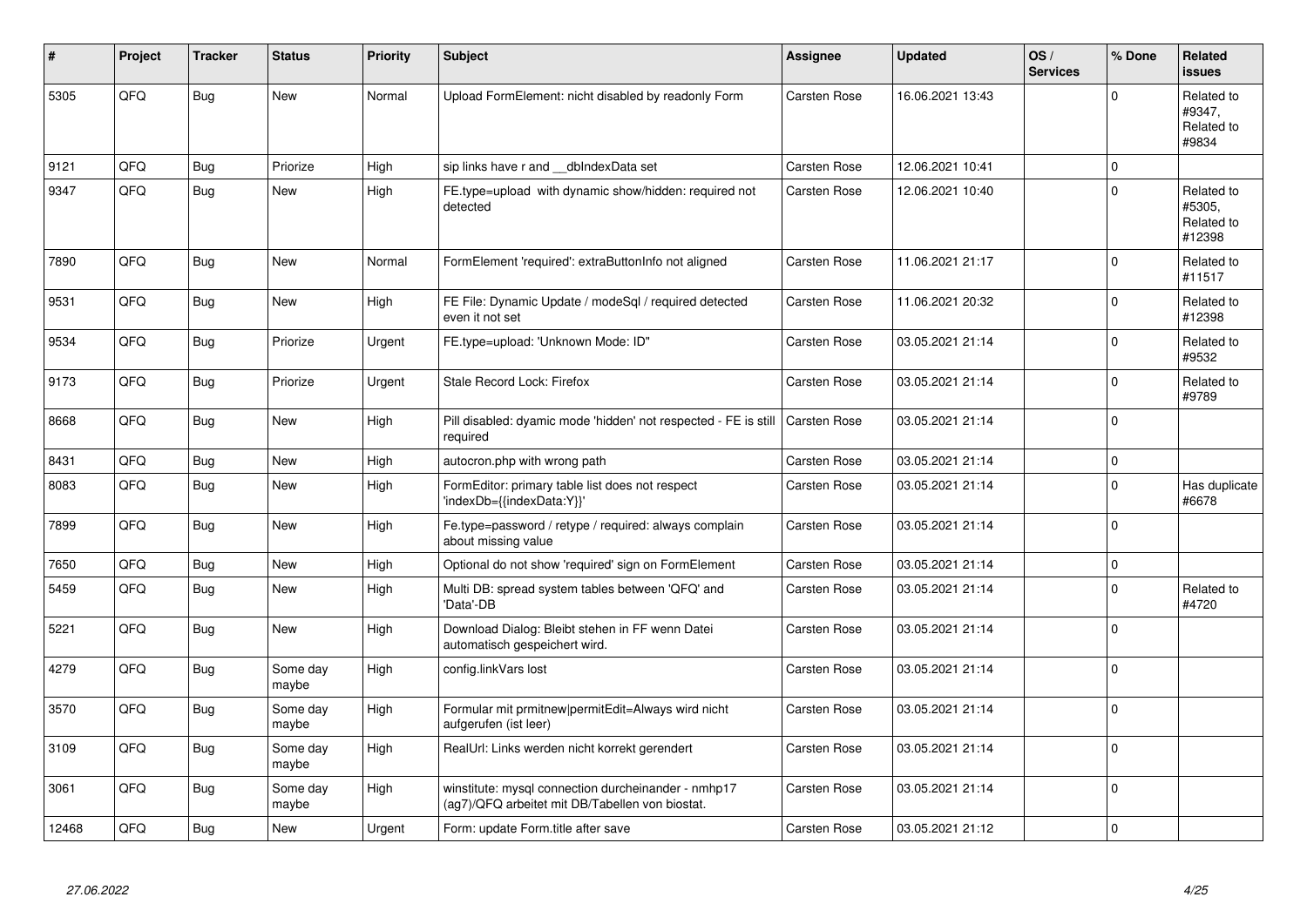| #     | <b>Project</b> | <b>Tracker</b> | <b>Status</b>     | <b>Priority</b> | Subject                                                                            | Assignee            | <b>Updated</b>   | OS/<br><b>Services</b> | % Done       | Related<br><b>issues</b>                     |
|-------|----------------|----------------|-------------------|-----------------|------------------------------------------------------------------------------------|---------------------|------------------|------------------------|--------------|----------------------------------------------|
| 11237 | QFQ            | Bug            | <b>New</b>        | High            | Radiobutton / parameter.buttonClass= btn-default - kein dirty<br>Trigger           | Benjamin Baer       | 03.05.2021 21:12 |                        | $\Omega$     | Related to<br>#10766                         |
| 11057 | QFQ            | Bug            | <b>New</b>        | High            | Checkboxes ohne span.checkmark im Report werden<br>ausgeblendet                    | Benjamin Baer       | 03.05.2021 21:12 |                        | $\mathbf 0$  | Related to<br>#11039                         |
| 10766 | QFQ            | Bug            | <b>New</b>        | High            | Radiobutton / parameter.buttonClass=btn-default: dynamic<br>update                 |                     | 03.05.2021 21:12 |                        | $\mathbf 0$  | Related to<br>#11237                         |
| 10640 | QFQ            | <b>Bug</b>     | <b>New</b>        | High            | TypeAhead Tag: FE editierbar trotz readOnly                                        | Carsten Rose        | 03.05.2021 21:12 |                        | $\mathbf 0$  |                                              |
| 10508 | QFQ            | Bug            | <b>New</b>        | High            | Multi Form broken on Multi DB Instance                                             | <b>Carsten Rose</b> | 03.05.2021 21:12 |                        | $\pmb{0}$    |                                              |
| 10506 | QFQ            | <b>Bug</b>     | <b>New</b>        | High            | Template Group broken on MultiDB instance                                          | Carsten Rose        | 03.05.2021 21:12 |                        | $\mathbf 0$  | Related to<br>#10505                         |
| 10081 | QFQ            | Bug            | New               | High            | Stale record lock after 'forbidden' character                                      | <b>Carsten Rose</b> | 03.05.2021 21:12 |                        | $\Omega$     | Related to<br>#10082,<br>Related to<br>#9789 |
| 11668 | QFQ            | Bug            | <b>New</b>        | Normal          | Play function.sql - problem with mysql                                             | <b>Carsten Rose</b> | 03.05.2021 20:48 |                        | $\mathbf 0$  |                                              |
| 11667 | QFQ            | Bug            | <b>New</b>        | Normal          | MySQL mariadb-server-10.3: Incorrect datetime value                                | Carsten Rose        | 03.05.2021 20:48 |                        | $\mathbf 0$  |                                              |
| 11347 | QFQ            | Bug            | Feedback          | Normal          | If Bedingungen funktionieren nicht korrekt                                         | Christoph Fuchs     | 21.03.2021 20:37 |                        | $\pmb{0}$    |                                              |
| 12187 | QFQ            | <b>Bug</b>     | <b>New</b>        | Normal          | Trigger FormAsFile() via Report: probably problem with multi<br>DB setup           | <b>Carsten Rose</b> | 20.03.2021 21:20 |                        | $\mathbf{0}$ |                                              |
| 12133 | QFQ            | Bug            | <b>New</b>        | Normal          | NPM, phpSpreadSheet aktualisieren                                                  | <b>Carsten Rose</b> | 15.03.2021 09:04 |                        | $\pmb{0}$    |                                              |
| 12045 | QFQ            | Bug            | <b>New</b>        | Normal          | templateGroup afterSave FE: Aufruf ohne<br>sglHonorFormElements funktioniert nicht | Carsten Rose        | 18.02.2021 16:33 |                        | $\mathbf 0$  |                                              |
| 12040 | QFQ            | Bug            | <b>New</b>        | Normal          | FE Mode 'hidden' für zwei FEs auf einer Zeile                                      | <b>Carsten Rose</b> | 18.02.2021 10:13 |                        | $\mathbf 0$  |                                              |
| 9958  | QFQ            | Bug            | Priorize          | Normal          | Broken subrecord query: no error message                                           | Carsten Rose        | 05.02.2021 15:15 |                        | $\pmb{0}$    |                                              |
| 9281  | QFQ            | Bug            | Some day<br>maybe | Normal          | Allow STRICT_TRANS_TABLES                                                          | <b>Carsten Rose</b> | 02.01.2021 18:43 |                        | $\mathbf 0$  |                                              |
| 9126  | QFQ            | <b>Bug</b>     | Some day<br>maybe | Normal          | hidden Form elements are present in page source                                    |                     | 02.01.2021 18:41 |                        | $\Omega$     |                                              |
| 11752 | QFQ            | Bug            | New               | Normal          | checkbox renders multiple input elements with same name                            | <b>Carsten Rose</b> | 17.12.2020 14:58 |                        | $\pmb{0}$    | Related to<br>#11750                         |
| 11715 | QFQ            | <b>Bug</b>     | <b>New</b>        | Normal          | acceptZeroAsRequired and requiredOffButMark do not<br>coincide                     |                     | 08.12.2020 12:13 |                        | $\Omega$     |                                              |
| 11695 | QFQ            | <b>Bug</b>     | New               | Normal          | MultiForm required FE Error                                                        | Carsten Rose        | 04.12.2020 13:34 |                        | $\pmb{0}$    |                                              |
| 11522 | QFQ            | Bug            | <b>New</b>        | Normal          | Aus/Einblenden von Reitern                                                         |                     | 13.11.2020 14:58 |                        | $\mathbf 0$  |                                              |
| 10937 | QFQ            | Bug            | New               | Normal          | Fehler mit abhängigen Select- Feldern beim Positionieren                           | Carsten Rose        | 12.11.2020 23:45 |                        | $\pmb{0}$    |                                              |
| 10759 | QFQ            | Bug            | <b>New</b>        | Normal          | emptyMeansNull - Feld falsch aktualisiert                                          |                     | 12.11.2020 23:45 |                        | $\mathbf 0$  |                                              |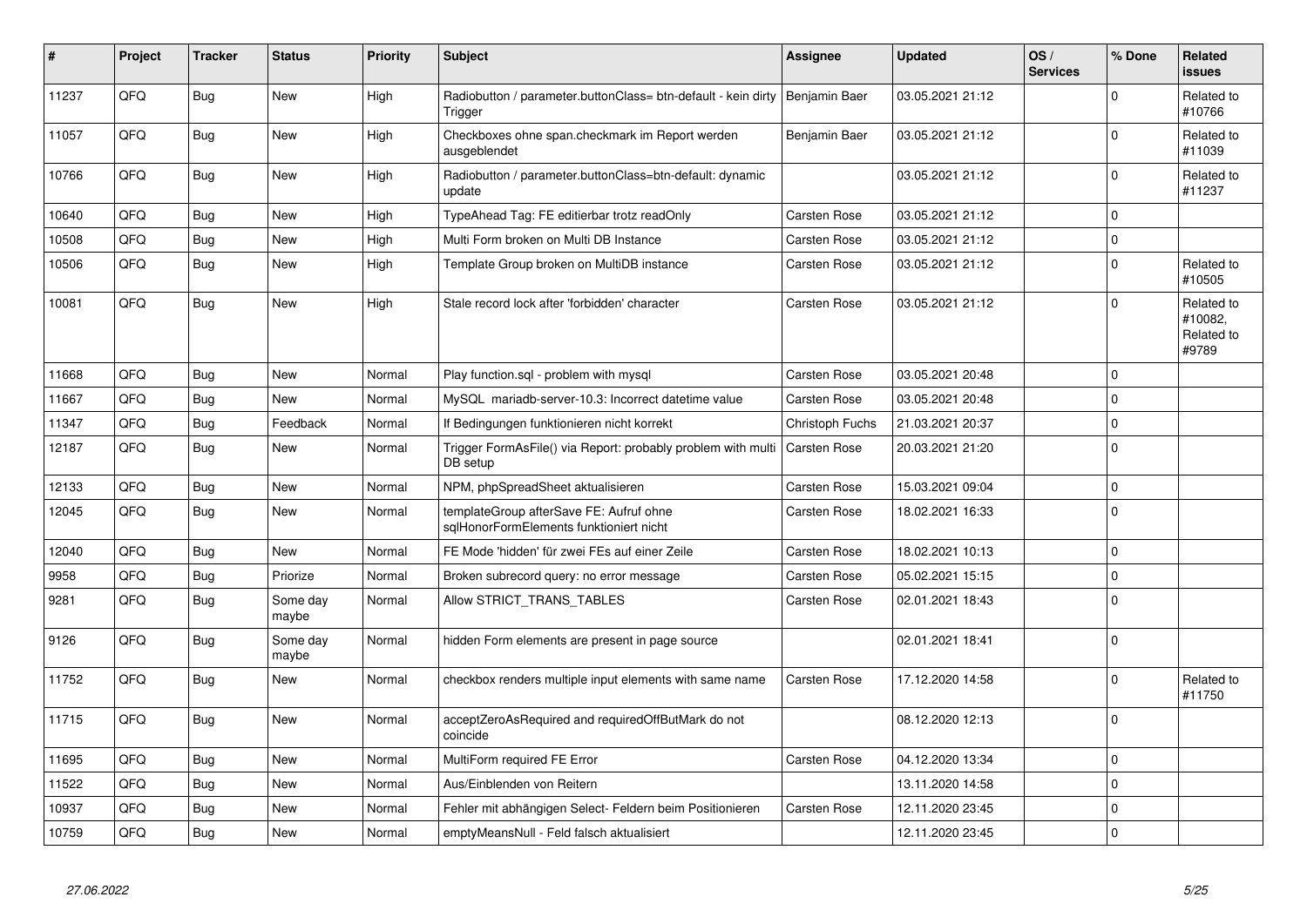| #     | Project | <b>Tracker</b> | <b>Status</b> | <b>Priority</b> | <b>Subject</b>                                                                                        | <b>Assignee</b> | <b>Updated</b>   | OS/<br><b>Services</b> | % Done      | Related<br><b>issues</b>                                             |
|-------|---------|----------------|---------------|-----------------|-------------------------------------------------------------------------------------------------------|-----------------|------------------|------------------------|-------------|----------------------------------------------------------------------|
| 10704 | QFQ     | <b>Bug</b>     | New           | Normal          | wkhtml problem rendering fullCalendar.js / fabric.js >><br>successor: puppeteer                       | Carsten Rose    | 12.11.2020 23:45 |                        | $\Omega$    | Related to<br>#5024,<br>Related to<br>#4650,<br>Related to<br>#10715 |
| 10588 | QFQ     | Bug            | <b>New</b>    | Normal          | typeahed Tag: Doku anpassen                                                                           | Carsten Rose    | 12.11.2020 23:45 |                        | $\Omega$    |                                                                      |
| 11239 | QFQ     | Bug            | New           | Normal          | Radiobutton (plain): horizontales Rendern abhängig vom<br>Datentyp in der Datenbank                   | Carsten Rose    | 30.09.2020 18:37 |                        | $\Omega$    |                                                                      |
| 11195 | QFQ     | <b>Bug</b>     | <b>New</b>    | Low             | Dynamic Update: Note not updated if new text is empty<br>(v20.4)                                      |                 | 25.09.2020 11:14 |                        | $\Omega$    |                                                                      |
| 10890 | QFQ     | Bug            | <b>New</b>    | Normal          | AutoCron hangs                                                                                        |                 | 20.07.2020 13:56 |                        | $\Omega$    |                                                                      |
| 10658 | QFQ     | Bug            | <b>New</b>    | Normal          | processReadOnly broken                                                                                | Carsten Rose    | 27.05.2020 17:55 |                        | $\Omega$    |                                                                      |
| 5559  | QFQ     | <b>Bug</b>     | <b>New</b>    | Normal          | FE.type = Upload: 'accept' might contain variables                                                    | Carsten Rose    | 11.05.2020 21:23 |                        | $\Omega$    |                                                                      |
| 10322 | QFQ     | <b>Bug</b>     | <b>New</b>    | Normal          | FormElement / Radio: missing column 'enum' >> FE not<br>reported                                      | Carsten Rose    | 07.05.2020 09:37 |                        | $\Omega$    |                                                                      |
| 10082 | QFQ     | Bug            | <b>New</b>    | Normal          | FE.type=SELECT - 'sanatize' Class                                                                     | Carsten Rose    | 07.05.2020 09:36 |                        | 0           | Related to<br>#10081                                                 |
| 10324 | QFQ     | <b>Bug</b>     | <b>New</b>    | Normal          | Excel Export mit Template funktioniert nur, wenn Template<br>vor uid kommt                            |                 | 30.03.2020 11:20 |                        | $\Omega$    | Related to<br>#10257                                                 |
| 9691  | QFQ     | <b>Bug</b>     | In Progress   | Normal          | Checkbox: dynamic update > readonly                                                                   | Carsten Rose    | 01.02.2020 23:22 |                        | 50          | Related to<br>#9834                                                  |
| 9783  | QFQ     | Bug            | <b>New</b>    | Normal          | Email with special characters                                                                         | Carsten Rose    | 01.02.2020 23:22 |                        | $\Omega$    |                                                                      |
| 9533  | QFQ     | <b>Bug</b>     | <b>New</b>    | Normal          | FE.type=upload: Check in 'beforeSave' if upload is given                                              | Carsten Rose    | 01.02.2020 23:22 |                        | $\Omega$    | Related to<br>#11523                                                 |
| 9275  | QFQ     | Bug            | <b>New</b>    | Normal          | autcron: t3 page, which takes to long to respond, is not<br>reported properly                         | Carsten Rose    | 01.02.2020 23:22 |                        | 100         |                                                                      |
| 9317  | QFQ     | Bug            | <b>New</b>    | Normal          | FE.type=note: with dynamic show/hidden an empty label<br>causes trouble                               | Carsten Rose    | 01.02.2020 23:22 |                        | $\Omega$    |                                                                      |
| 9177  | QFQ     | <b>Bug</b>     | New           | Normal          | Bug? QFQ tries to save an action FE, which has real<br>existing column name                           | Carsten Rose    | 01.02.2020 23:22 |                        | $\Omega$    |                                                                      |
| 9127  | QFQ     | <b>Bug</b>     | <b>New</b>    | Normal          | Error Message: change 'roll over' color - text not readable                                           | Carsten Rose    | 01.02.2020 23:22 |                        | $\mathbf 0$ |                                                                      |
| 9077  | QFQ     | <b>Bug</b>     | New           | Normal          | typeAheadSql: report broken SQL                                                                       | Carsten Rose    | 01.02.2020 23:22 |                        | $\Omega$    |                                                                      |
| 8049  | QFQ     | <b>Bug</b>     | New           | Normal          | FE.type=note, column 'value': text moves some pixel to top<br>after save                              | Carsten Rose    | 01.02.2020 23:22 |                        | $\Omega$    |                                                                      |
| 7795  | QFQ     | <b>Bug</b>     | <b>New</b>    | Normal          | Readonly Form: Typeahead-Felder                                                                       | Carsten Rose    | 01.02.2020 23:22 |                        | $\Omega$    |                                                                      |
| 7685  | QFQ     | Bug            | <b>New</b>    | Normal          | Open FormElement from QFQ error message and save<br>modified record: error about missing {{formId:F}} | Carsten Rose    | 01.02.2020 23:22 |                        | $\Omega$    |                                                                      |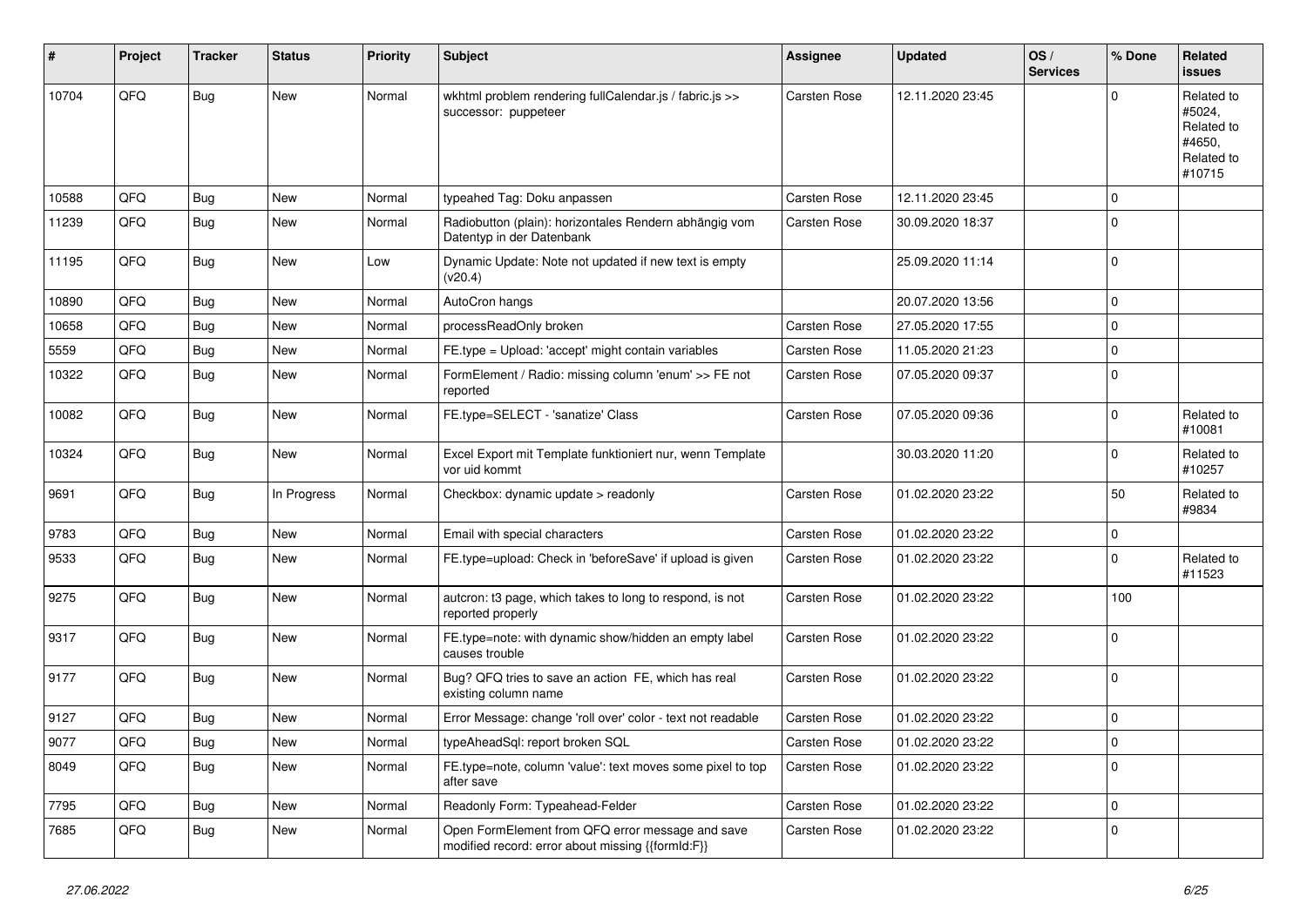| #    | Project | <b>Tracker</b> | <b>Status</b>     | <b>Priority</b> | <b>Subject</b>                                                                                                   | Assignee     | <b>Updated</b>   | OS/<br><b>Services</b> | % Done      | Related<br><b>issues</b>                       |
|------|---------|----------------|-------------------|-----------------|------------------------------------------------------------------------------------------------------------------|--------------|------------------|------------------------|-------------|------------------------------------------------|
| 7547 | QFQ     | <b>Bug</b>     | <b>New</b>        | Normal          | Error Message in afterSave: wrong parameter column<br>reported                                                   | Carsten Rose | 01.02.2020 23:22 |                        | $\Omega$    |                                                |
| 7524 | QFQ     | <b>Bug</b>     | <b>New</b>        | Normal          | QFQ throws a 'General Error' if 'fileadmin/protected/log/' is<br>not writeable                                   | Carsten Rose | 01.02.2020 23:22 |                        | $\mathbf 0$ |                                                |
| 7513 | QFQ     | Bug            | New               | Normal          | Radios not correct aligned                                                                                       | Carsten Rose | 01.02.2020 23:22 |                        | $\mathbf 0$ |                                                |
| 7512 | QFQ     | Bug            | <b>New</b>        | Normal          | FE: inputType=number >> 'pattern' is not respected                                                               | Carsten Rose | 01.02.2020 23:22 |                        | $\mathbf 0$ |                                                |
| 7002 | QFQ     | <b>Bug</b>     | New               | Normal          | Dynamic Update: row does not disappear / appear                                                                  | Carsten Rose | 01.02.2020 23:22 |                        | $\Omega$    |                                                |
| 7574 | QFQ     | <b>Bug</b>     | <b>New</b>        | Normal          | Substitute error: form element not reported / dont parse<br>Form.note                                            | Carsten Rose | 01.02.2020 23:21 |                        | $\mathbf 0$ |                                                |
| 7261 | QFQ     | <b>Bug</b>     | <b>New</b>        | Normal          | Report pathFilename for user without path, only the filename                                                     | Carsten Rose | 01.02.2020 23:21 |                        | $\pmb{0}$   |                                                |
| 7219 | QFQ     | <b>Bug</b>     | <b>New</b>        | Normal          | typeSheadSql / typeAheadSqlPrefetch: change to curly<br>braces                                                   | Carsten Rose | 01.02.2020 23:21 |                        | $\mathbf 0$ |                                                |
| 7014 | QFQ     | <b>Bug</b>     | <b>New</b>        | Normal          | Sending invalid emails succeeds when<br>debug.redirectAllMailTo is set                                           | Carsten Rose | 01.02.2020 23:21 |                        | $\mathbf 0$ |                                                |
| 6912 | QFQ     | Bug            | New               | Normal          | error Message Var 'deadline' already set in SIP - in Form<br>with FE.value={{deadline:R:::{{deadlinePeriod:Y}}}} | Carsten Rose | 01.02.2020 23:21 |                        | $\mathbf 0$ |                                                |
| 6677 | QFQ     | Bug            | <b>New</b>        | Normal          | Error message FE Action Element: no/wrong FE reference<br>who cause the problem.                                 | Carsten Rose | 01.02.2020 23:21 |                        | $\Omega$    |                                                |
| 6483 | QFQ     | <b>Bug</b>     | New               | Normal          | R Store funktioniert nicht bei 'Report Notation' im FE                                                           | Carsten Rose | 01.02.2020 23:21 |                        | $\mathbf 0$ |                                                |
| 6462 | QFQ     | Bug            | <b>New</b>        | Normal          | File Upload: Nutzlose Fehlermeldung wenn Datei zu gross                                                          | Carsten Rose | 01.02.2020 23:21 |                        | $\Omega$    | Related to<br>#6139                            |
| 5576 | QFQ     | Bug            | New               | Normal          | Using MySQL 'DROP' requires privilege - wich is not really<br>necessary.                                         | Carsten Rose | 01.02.2020 23:21 |                        | $\Omega$    |                                                |
| 3547 | QFQ     | Bug            | <b>New</b>        | Normal          | FE of type 'note' causes writing of empty fields.                                                                | Carsten Rose | 01.02.2020 23:21 |                        | $\mathbf 0$ |                                                |
| 4771 | QFQ     | Bug            | Some day<br>maybe | Normal          | qfq: select-down-values empty after save (edit-form for<br>program administrators)                               | Carsten Rose | 01.02.2020 23:20 |                        | $\Omega$    | Related to<br>#4549, Has<br>duplicate<br>#4282 |
| 4659 | QFQ     | <b>Bug</b>     | Some day<br>maybe | Normal          | infoButtonExtra                                                                                                  | Carsten Rose | 01.02.2020 23:20 |                        | $\Omega$    |                                                |
| 4549 | QFQ     | Bug            | Some day<br>maybe | Normal          | TemplateGroups: FE.type SELECT loose selected value<br>after save                                                | Carsten Rose | 01.02.2020 23:20 |                        | $\mathbf 0$ | Related to<br>#4548.<br>Related to<br>#4771    |
| 4546 | QFQ     | Bug            | Some day<br>maybe | Normal          | NH: SIP storage is destroyed                                                                                     |              | 01.02.2020 23:20 |                        | $\Omega$    |                                                |
| 7402 | QFQ     | Bug            | Some day<br>maybe | Normal          | thumbnail cache: outdated picture when permission denied<br>and permission resolved.                             |              | 01.02.2020 23:20 |                        | $\mathbf 0$ |                                                |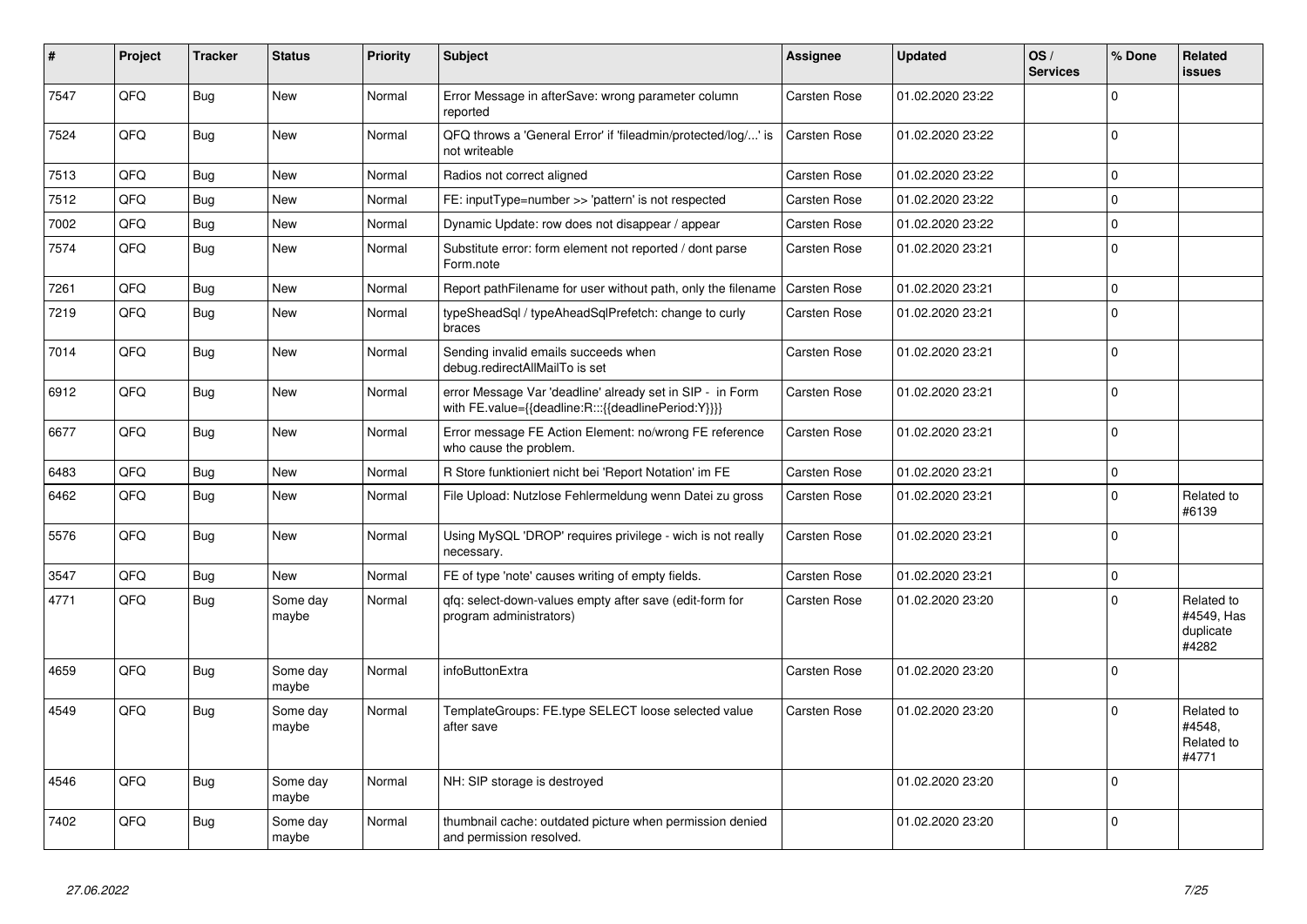| #    | Project | <b>Tracker</b> | <b>Status</b>     | <b>Priority</b> | Subject                                                                                                                                                  | <b>Assignee</b>     | <b>Updated</b>   | OS/<br><b>Services</b> | % Done      | Related<br>issues   |
|------|---------|----------------|-------------------|-----------------|----------------------------------------------------------------------------------------------------------------------------------------------------------|---------------------|------------------|------------------------|-------------|---------------------|
| 7101 | QFQ     | Bug            | Some day<br>maybe | Normal          | 'form' in SIP and 'report' - breaks                                                                                                                      |                     | 01.02.2020 23:20 |                        | $\Omega$    |                     |
| 4651 | QFQ     | Bug            | Some day<br>maybe | Normal          | "Loading document" Modal wird angezeigt bei uzhcd type=2<br>Ansicht                                                                                      | <b>Carsten Rose</b> | 01.02.2020 23:20 |                        | $\mathbf 0$ |                     |
| 4454 | QFQ     | Bug            | Some day<br>maybe | Normal          | Required Elements: multiple elements in a row - whole row<br>marked if only one input is empty.                                                          | Benjamin Baer       | 01.02.2020 23:20 |                        | $\mathbf 0$ |                     |
| 4398 | QFQ     | Bug            | Some day<br>maybe | Normal          | Typeahead: mouse click in a prefilled input opens a single<br>item dropdown with the current value - click on it seems to<br>set the value, not the key. | Benjamin Baer       | 01.02.2020 23:20 |                        | $\mathbf 0$ | Related to<br>#4457 |
| 4328 | QFQ     | Bug            | Some day<br>maybe | Normal          | Error Message: Show FE name/number on problems in FE                                                                                                     | Carsten Rose        | 01.02.2020 23:20 |                        | $\mathbf 0$ |                     |
| 7281 | QFQ     | Bug            | Some day<br>maybe | Normal          | Subrecords: on large screen separator line too short                                                                                                     |                     | 01.02.2020 23:19 |                        | $\mathbf 0$ |                     |
| 5991 | QFQ     | <b>Bug</b>     | Some day<br>maybe | Normal          | URLs with ' ' or long parameter are problematic                                                                                                          | <b>Carsten Rose</b> | 01.02.2020 23:19 |                        | $\mathbf 0$ |                     |
| 5877 | QFQ     | <b>Bug</b>     | Some day<br>maybe | Normal          | FE.type=note:bsColumn strange behaviour                                                                                                                  |                     | 01.02.2020 23:19 |                        | $\Omega$    |                     |
| 5768 | QFQ     | <b>Bug</b>     | Some day<br>maybe | Normal          | '{{pageLanguage:T}}' missing if QFQ is called via api                                                                                                    | Carsten Rose        | 01.02.2020 23:19 |                        | $\mathbf 0$ |                     |
| 5706 | QFQ     | Bug            | Some day<br>maybe | Normal          | upload: fileDestination needs to be sanatized                                                                                                            | Carsten Rose        | 01.02.2020 23:19 |                        | $\mathbf 0$ |                     |
| 5557 | QFQ     | Bug            | Some day<br>maybe | Normal          | Form load: STORE_RECORD filled, but should be empty                                                                                                      | Carsten Rose        | 01.02.2020 23:19 |                        | $\mathbf 0$ |                     |
| 5021 | QFQ     | Bug            | Some day<br>maybe | Normal          | FE.typ=extra - during save displays error 'datum2' already<br>filled in STORE_SIP - the value is stored nevertheless                                     | Carsten Rose        | 01.02.2020 23:19 |                        | $\mathbf 0$ | Related to<br>#3875 |
| 3613 | QFQ     | Bug            | Some day<br>maybe | Normal          | note /note unchecked -> note div (col-md) wird weiterhin<br>gerendert                                                                                    | Elias Villiger      | 01.02.2020 23:19 |                        | 100         |                     |
| 4583 | QFQ     | <b>Bug</b>     | Some day<br>maybe | Normal          | Dynamic Update bei TypeAhead Feldern                                                                                                                     | Carsten Rose        | 01.02.2020 23:19 |                        | $\Omega$    |                     |
| 4528 | QFQ     | <b>Bug</b>     | Some day<br>maybe | Normal          | extraButtonLock mit SQLAhead Bug                                                                                                                         | Carsten Rose        | 01.02.2020 23:19 |                        | $\mathbf 0$ |                     |
| 4092 | QFQ     | <b>Bug</b>     | Some day<br>maybe | Normal          | 1) Logging verbessern wann welches FE warum<br>ausgefuehrt wird, 2) Documentation: Best Practice Template<br>Group                                       | <b>Carsten Rose</b> | 01.02.2020 23:19 |                        | $\mathbf 0$ | Related to<br>#3504 |
| 9898 | QFQ     | <b>Bug</b>     | Feedback          | Normal          | Formular trotz Timeout gespeichert                                                                                                                       | Benjamin Baer       | 01.02.2020 15:56 |                        | $\mathbf 0$ |                     |
| 9855 | QFQ     | <b>Bug</b>     | New               | Normal          | <b>Required Check</b>                                                                                                                                    |                     | 01.02.2020 15:56 |                        | $\pmb{0}$   |                     |
| 9773 | QFQ     | Bug            | New               | Normal          | form.parameter.formModeGlobal=requiredOff                                                                                                                | Carsten Rose        | 01.02.2020 15:56 |                        | 0           |                     |
| 9535 | QFQ     | <b>Bug</b>     | Feedback          | Normal          | Report:  AS '_vertical' - column to wide - vertical >> rot45,<br>rot90                                                                                   | Benjamin Baer       | 01.02.2020 15:56 |                        | 0           |                     |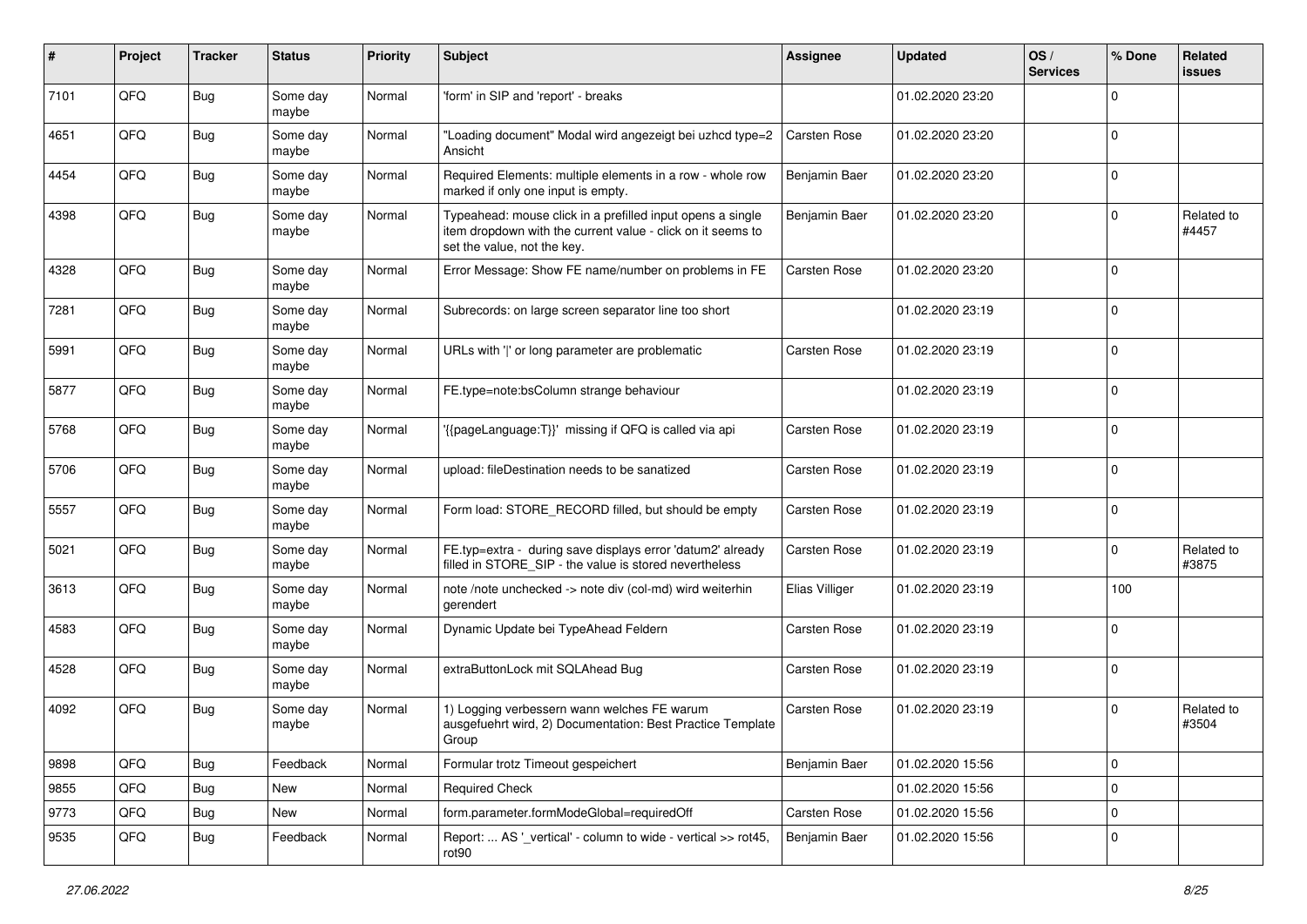| #    | Project | <b>Tracker</b> | <b>Status</b>     | <b>Priority</b> | <b>Subject</b>                                                                                                       | <b>Assignee</b> | <b>Updated</b>   | OS/<br><b>Services</b> | % Done      | Related<br>issues    |
|------|---------|----------------|-------------------|-----------------|----------------------------------------------------------------------------------------------------------------------|-----------------|------------------|------------------------|-------------|----------------------|
| 9024 | QFQ     | Bug            | Some day<br>maybe | Normal          | QFQ Einarbeitung                                                                                                     |                 | 01.02.2020 15:56 |                        | $\Omega$    |                      |
| 2643 | QFQ     | Bug            | Some day<br>maybe | Normal          | Zend / PHP Webinars anschauen                                                                                        | Carsten Rose    | 01.02.2020 15:56 |                        | $\Omega$    |                      |
| 9975 | QFQ     | <b>Bug</b>     | Priorize          | Normal          | Dropdown Menu: 'r:3' broken                                                                                          | Carsten Rose    | 01.02.2020 10:13 |                        | $\Omega$    |                      |
| 9947 | QFQ     | <b>Bug</b>     | Priorize          | Normal          | Unwanted error message if missing 'typeAheadSqlPrefetch'                                                             | Carsten Rose    | 01.02.2020 10:13 |                        | $\Omega$    |                      |
| 9862 | QFQ     | <b>Bug</b>     | Priorize          | Normal          | Failed writing to sql mail qfq.log should throw an exception                                                         | Carsten Rose    | 01.02.2020 10:13 |                        | 0           |                      |
| 8037 | QFQ     | Bug            | Priorize          | Normal          | FE.type=upload (advanced mode): {{slaveId:V}} missing<br>during dynamic update                                       | Carsten Rose    | 01.02.2020 10:13 |                        | $\Omega$    |                      |
| 7656 | QFQ     | <b>Bug</b>     | Priorize          | Normal          | FE with required, 'pattern' and 'extraButtonLock': always<br>complain about missing value                            | Carsten Rose    | 01.02.2020 10:13 |                        | $\mathbf 0$ |                      |
| 7616 | QFQ     | <b>Bug</b>     | Priorize          | Normal          | Selectlist with Enum & Dynamic Update                                                                                | Carsten Rose    | 01.02.2020 10:13 |                        | $\mathbf 0$ |                      |
| 6574 | QFQ     | <b>Bug</b>     | Priorize          | Normal          | qfq.log: Fehlermeldung wurde angezeigt, aber nicht geloggt                                                           | Carsten Rose    | 01.02.2020 10:13 |                        | $\pmb{0}$   |                      |
| 3782 | QFQ     | <b>Bug</b>     | Priorize          | Normal          | Bei fehlerhafter Eingabe (z.B. Datum) sollte das erwartete<br>Format angezeigt werden                                | Carsten Rose    | 01.02.2020 10:13 |                        | $\mathbf 0$ |                      |
| 4756 | QFQ     | <b>Bug</b>     | New               | Normal          | Form dirty even nothing changes                                                                                      | Carsten Rose    | 11.12.2019 16:16 |                        | $\mathbf 0$ |                      |
| 3130 | QFQ     | <b>Bug</b>     | Some day<br>maybe | Normal          | Debug Info's nicht korrekt nach 'New > Save'.                                                                        | Carsten Rose    | 11.12.2019 16:03 |                        | $\Omega$    | Related to<br>#3253  |
| 2063 | QFQ     | Bug            | Some day<br>maybe | Normal          | Pills auf 'inaktiv' setzen falls keine Element auf dem Pill<br>sichtbar sind.                                        | Benjamin Baer   | 11.12.2019 16:03 |                        | $\Omega$    | Related to<br>#3752  |
| 4293 | QFQ     | <b>Bug</b>     | Some day<br>maybe | Normal          | Download broken if token 'd:' is missing - but no error<br>message                                                   | Carsten Rose    | 11.12.2019 16:03 |                        | $\Omega$    | Related to<br>#7514  |
| 4138 | QFQ     | Bug            | Some day<br>maybe | Normal          | style fehlt                                                                                                          |                 | 11.12.2019 16:03 |                        | $\Omega$    |                      |
| 4122 | QFQ     | <b>Bug</b>     | Some day<br>maybe | Normal          | file: Render Mode hat keinen Effekt                                                                                  |                 | 11.12.2019 16:03 |                        | $\mathbf 0$ |                      |
| 4008 | QFQ     | <b>Bug</b>     | Some day<br>maybe | Normal          | FormElemen.type=sendmail: wrong 'TO' if 'real<br>name <rea@mail.to>' is used</rea@mail.to>                           | Carsten Rose    | 11.12.2019 16:03 |                        | $\Omega$    |                      |
| 3895 | QFQ     | <b>Bug</b>     | Some day<br>maybe | Normal          | typeahead pedantic: on lehrkredit Idap webpass - if only one<br>person is in dropdown, such person can't be selected | Carsten Rose    | 11.12.2019 16:03 |                        | $\Omega$    |                      |
| 3882 | QFQ     | <b>Bug</b>     | Some day<br>maybe | Normal          | templateGroup: disable 'add' if limit is reached - funktioniert<br>nicht wenn bereits records existierten            | Carsten Rose    | 11.12.2019 16:03 |                        | $\mathbf 0$ |                      |
| 3811 | QFQ     | <b>Bug</b>     | Some day<br>maybe | Normal          | Dynamic Update: extraButtonInfo - Text aktualisieren                                                                 | Carsten Rose    | 11.12.2019 16:03 |                        | $\mathbf 0$ | Related to<br>#11517 |
| 3750 | QFQ     | Bug            | Some day<br>maybe | Normal          | FE in a row: if one violates check, all are red                                                                      | Carsten Rose    | 11.12.2019 16:03 |                        | $\mathbf 0$ |                      |
| 3682 | QFQ     | Bug            | Some day<br>maybe | Normal          | Dynamic update: Radio buttons                                                                                        | Carsten Rose    | 11.12.2019 16:02 |                        | $\mathbf 0$ |                      |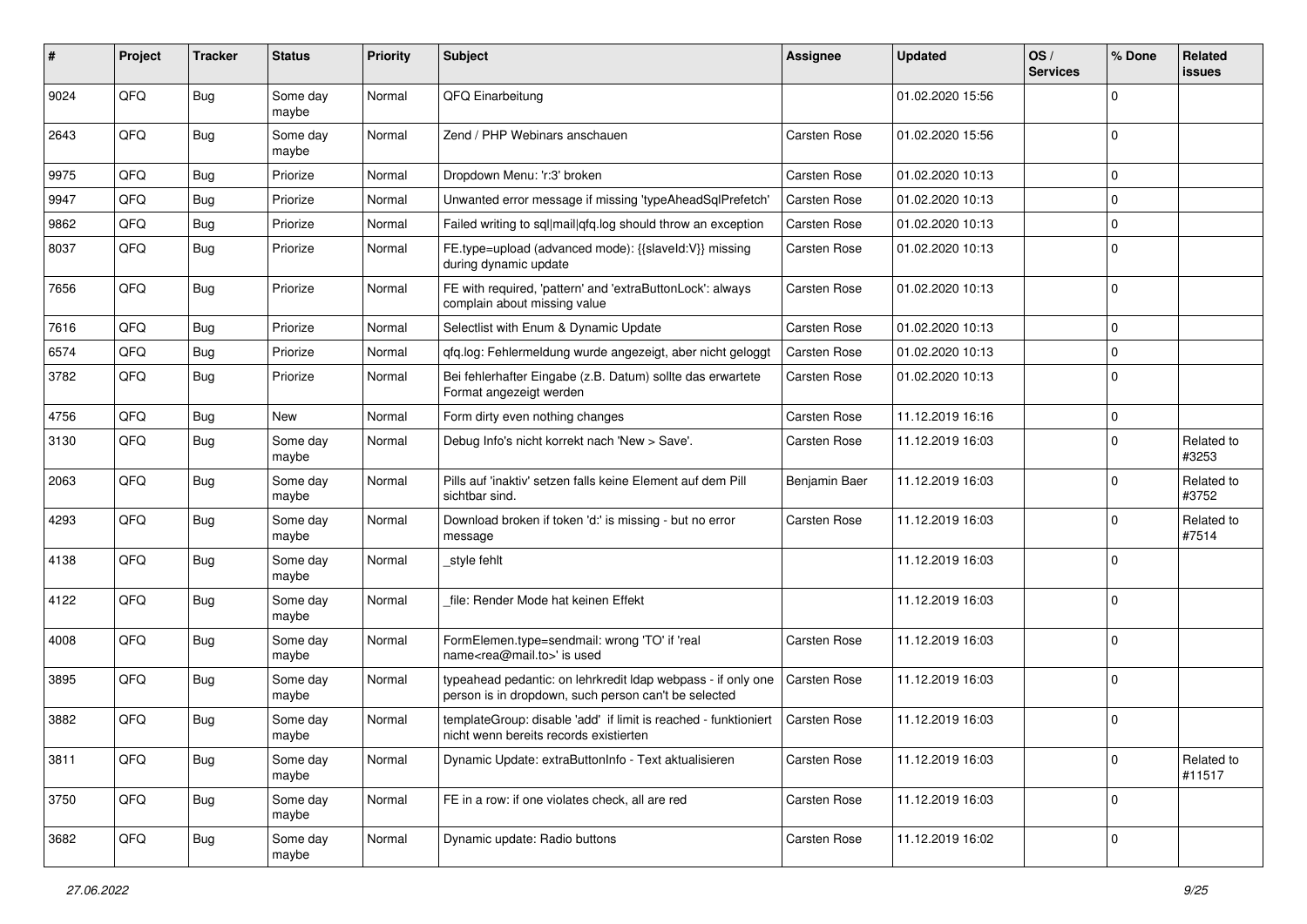| $\vert$ # | Project | <b>Tracker</b> | <b>Status</b>     | <b>Priority</b> | <b>Subject</b>                                                                                                                | <b>Assignee</b>   | <b>Updated</b>   | OS/<br><b>Services</b> | % Done      | Related<br><b>issues</b>                                                                                                                                              |
|-----------|---------|----------------|-------------------|-----------------|-------------------------------------------------------------------------------------------------------------------------------|-------------------|------------------|------------------------|-------------|-----------------------------------------------------------------------------------------------------------------------------------------------------------------------|
| 3588      | QFQ     | Bug            | Some day<br>maybe | Normal          | templateGroup: versteckte Elemente werden weiterhin<br>gespeichert.                                                           | Carsten Rose      | 11.12.2019 16:02 |                        | $\mathbf 0$ |                                                                                                                                                                       |
| 3349      | QFQ     | <b>Bug</b>     | Some day<br>maybe | Normal          | config.qfq.ini: a) vertraegt keine '=' im Value (z.B. Passwort),<br>b) Values sollten in ticks einschliessbar sein (spaces, ) | Carsten Rose      | 11.12.2019 16:02 |                        | $\pmb{0}$   |                                                                                                                                                                       |
| 4441      | QFQ     | <b>Bug</b>     | Some day<br>maybe | Normal          | \$_SERVER Vars sollten nur aus dem Store genommen<br>werden - Code entsprechend anpassen.                                     |                   | 11.12.2019 16:02 |                        | 0           |                                                                                                                                                                       |
| 9020      | QFQ     | <b>Bug</b>     | Some day<br>maybe | Normal          | radio mit buttonClass und dynamicUpdate lassen sich nicht<br>kombinieren                                                      |                   | 11.12.2019 16:01 |                        | $\mathbf 0$ |                                                                                                                                                                       |
| 8106      | QFQ     | <b>Bug</b>     | Some day<br>maybe | Normal          | Dynamic Update: Feld kann nicht auf empty zurückgesetzt<br>werden                                                             | Carsten Rose      | 11.12.2019 16:01 |                        | $\mathbf 0$ |                                                                                                                                                                       |
| 8316      | QFQ     | Bug            | Feedback          | Normal          | Documentation/Behaviour for Nested Queries and<br>Record-Store confusing                                                      | Nicola Chiapolini | 20.11.2019 09:14 |                        | $\mathbf 0$ |                                                                                                                                                                       |
| 12630     | QFQ     | Feature        | In Progress       | Normal          | Input: date[time]: min / max values                                                                                           | Enis Nuredini     | 20.06.2022 18:31 |                        | $\mathbf 0$ | Related to<br>#10096,<br>Related to<br>#14302,<br>Related to<br>#14303                                                                                                |
| 14376     | QFQ     | Feature        | New               | Normal          | QFQ Bootstrap: if missing, create stored procedures                                                                           | Enis Nuredini     | 19.06.2022 16:37 |                        | $\pmb{0}$   |                                                                                                                                                                       |
| 14371     | QFQ     | Feature        | Priorize          | Normal          | LDAP via REPORT                                                                                                               | Carsten Rose      | 19.06.2022 16:37 |                        | $\pmb{0}$   |                                                                                                                                                                       |
| 14290     | QFQ     | Feature        | Priorize          | Normal          | FormEditor: Show Table Definition                                                                                             | Carsten Rose      | 19.06.2022 16:37 |                        | $\pmb{0}$   |                                                                                                                                                                       |
| 12452     | QFQ     | Feature        | Priorize          | Normal          | BaseURL: alsways with '/' at the end                                                                                          | Carsten Rose      | 19.06.2022 13:45 |                        | 0           | Related to<br>#10782                                                                                                                                                  |
| 14320     | QFQ     | Feature        | ToDo              | Normal          | Allow specific HTML Tags and Attributes: general, TinyMCE                                                                     | Enis Nuredini     | 17.06.2022 10:44 |                        | $\mathbf 0$ | Related to<br>#12664,<br>Related to<br>#12039,<br>Related to<br>#11702,<br>Related to<br>#7239,<br>Related to<br>#3708,<br>Related to<br>#3646,<br>Related to<br>#880 |
| 12262     | QFQ     | Feature        | ToDo              | Normal          | Form buttons on top: more customable                                                                                          | Enis Nuredini     | 17.06.2022 10:44 |                        | $\mathbf 0$ | Related to<br>#13945, Has<br>duplicate<br>#4046, Has<br>duplicate<br>#10080                                                                                           |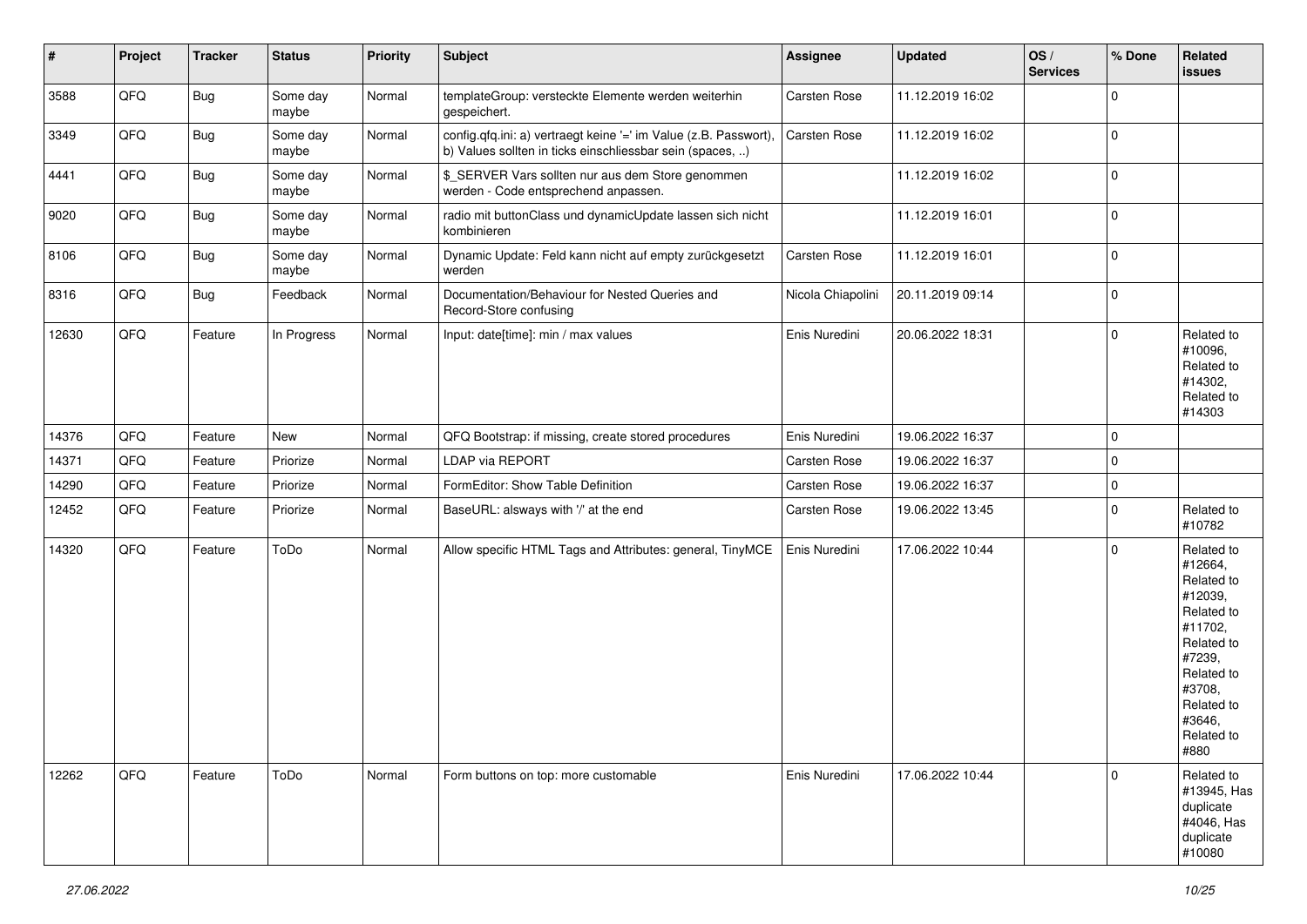| $\vert$ # | Project | <b>Tracker</b> | <b>Status</b>     | <b>Priority</b> | <b>Subject</b>                                                    | Assignee               | <b>Updated</b>   | OS/<br><b>Services</b> | % Done              | Related<br><b>issues</b>                                               |
|-----------|---------|----------------|-------------------|-----------------|-------------------------------------------------------------------|------------------------|------------------|------------------------|---------------------|------------------------------------------------------------------------|
| 13608     | QFQ     | Feature        | Some day<br>maybe | Normal          | Automatic Browser Language Redirect                               | Enis Nuredini          | 17.06.2022 08:35 |                        | $\overline{0}$      |                                                                        |
| 7732      | QFQ     | Feature        | Some day<br>maybe | Normal          | Javascript: Lazy Loading der add on libs                          | Benjamin Baer          | 08.06.2022 10:38 |                        | 0                   | Related to<br>#12611,<br>Related to<br>#12490,<br>Related to<br>#10013 |
| 10013     | QFQ     | Feature        | Some day<br>maybe | Normal          | FE.typ=editor: CodeMirror                                         | <b>Carsten Rose</b>    | 08.06.2022 10:37 |                        | $\mathbf{0}$        | Related to<br>#12611,<br>Related to<br>#12490,<br>Related to<br>#7732  |
| 12490     | QFQ     | Feature        | New               | Normal          | Loading Plugins in QFQ - see what tinymce does. (lazy<br>loading) | Benjamin Baer          | 08.06.2022 10:37 |                        | $\Omega$            | Related to<br>#12611,<br>Related to<br>#10013,<br>Related to<br>#7732  |
| 12611     | QFQ     | Feature        | Some day<br>maybe | Normal          | Refactoring: Bootstrap with Lazy Loading                          | Carsten Rose           | 08.06.2022 10:37 |                        | $\overline{0}$      | Related to<br>#12490,<br>Related to<br>#10013,<br>Related to<br>#7732  |
| 9052      | QFQ     | Feature        | Feedback          | High            | Report: CodeMirror with SQL Syntax Highlight in FE                | Enis Nuredini          | 08.06.2022 10:25 |                        | 0                   |                                                                        |
| 12584     | QFQ     | Feature        | Feedback          | Normal          | T3 v10 migration script: replace alias-patterns (v11)             | Carsten Rose           | 28.05.2022 11:12 |                        | 100                 |                                                                        |
| 14185     | QFQ     | Feature        | New               | Normal          | External/Autocron.php - better suitable directory                 | Support: System        | 28.05.2022 11:03 |                        | 0                   |                                                                        |
| 14090     | QFQ     | Feature        | <b>New</b>        | Normal          | Nützliche _script funktionen                                      | Carsten Rose           | 28.05.2022 11:03 |                        | $\mathsf{O}\xspace$ |                                                                        |
| 13609     | QFQ     | Feature        | New               | Normal          | QFQ Introduction: Seite aufloesen                                 | Philipp<br>Gröbelbauer | 28.05.2022 11:02 |                        | $\Omega$            |                                                                        |
| 14227     | QFQ     | Feature        | New               | Normal          | Selenium Konkurrenz: cypress.io                                   | Enis Nuredini          | 28.05.2022 11:02 |                        | $\overline{0}$      |                                                                        |
| 14187     | QFQ     | Feature        | New               | High            | gfg.log: show current URL                                         | <b>Carsten Rose</b>    | 28.05.2022 11:02 |                        | $\mathbf 0$         | Related to<br>#13933,<br>Related to<br>#12532,<br>Related to<br>#11893 |
| 14028     | QFQ     | Feature        | New               | Normal          | Required notification: visual nicer                               | Enis Nuredini          | 28.05.2022 11:01 |                        | $\mathsf{O}\xspace$ |                                                                        |
| 13945     | QFQ     | Feature        | New               | Normal          | As _link: content before/after link                               | Enis Nuredini          | 28.05.2022 11:01 |                        | $\mathbf{0}$        | Related to<br>#12262                                                   |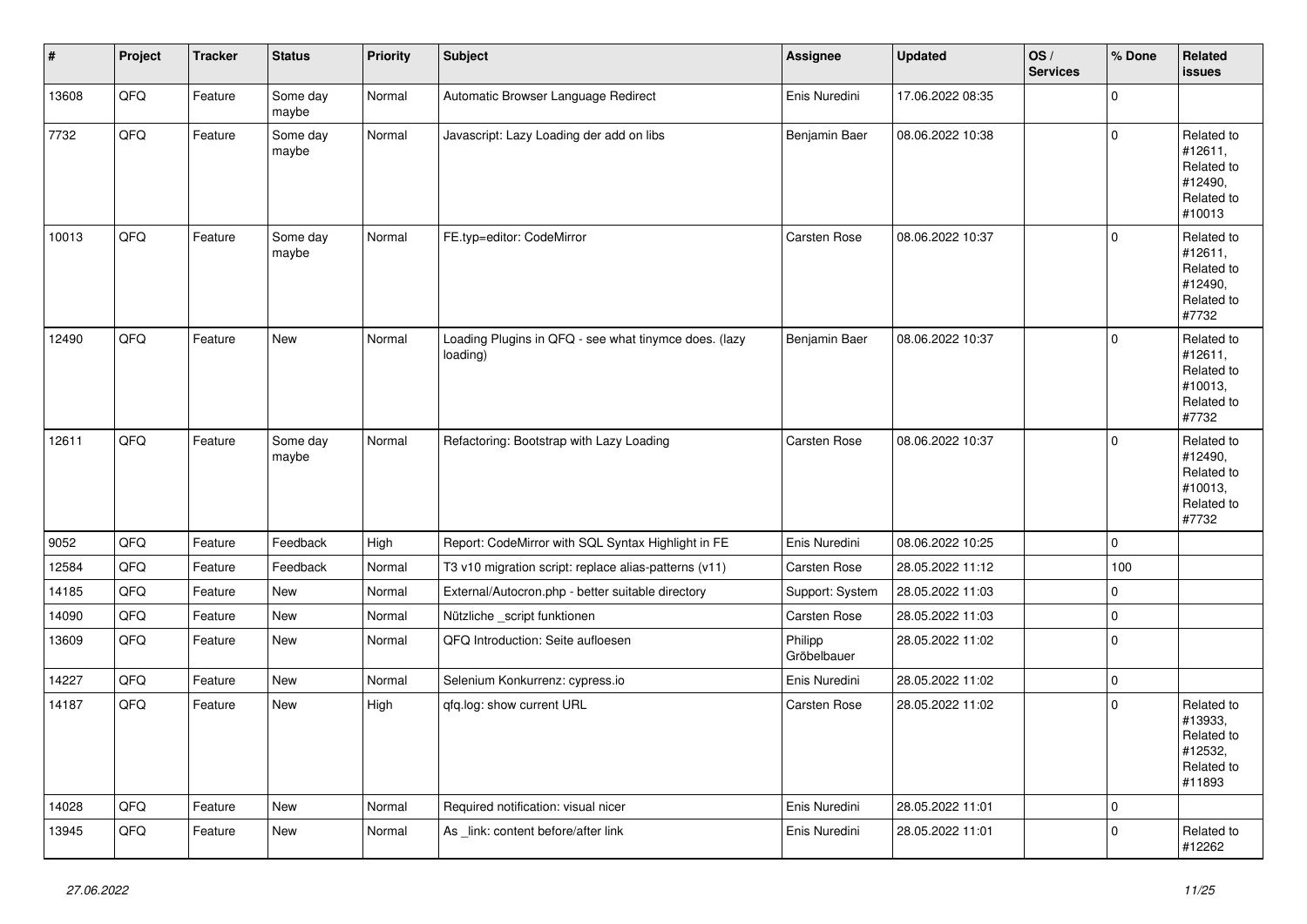| $\sharp$ | Project | <b>Tracker</b> | <b>Status</b>     | <b>Priority</b> | <b>Subject</b>                                                                        | Assignee            | <b>Updated</b>   | OS/<br><b>Services</b> | % Done      | Related<br><b>issues</b>                                               |
|----------|---------|----------------|-------------------|-----------------|---------------------------------------------------------------------------------------|---------------------|------------------|------------------------|-------------|------------------------------------------------------------------------|
| 13572    | QFQ     | Feature        | Feedback          | Normal          | Form Load: misleading error message on trying to load non<br>existent primary record  | Enis Nuredini       | 16.05.2022 23:16 |                        | 100         |                                                                        |
| 10782    | QFQ     | Feature        | Feedback          | Normal          | Tiny MCE: Image Upload                                                                | Enis Nuredini       | 16.05.2022 23:16 |                        | $\Omega$    | Related to<br>#12452                                                   |
| 10979    | QFQ     | Feature        | <b>New</b>        | Normal          | Ajax Calls an API - dataReport                                                        | Carsten Rose        | 11.05.2022 12:15 |                        | $\mathbf 0$ |                                                                        |
| 13900    | QFQ     | Feature        | Priorize          | Normal          | Selenium: Check das Cookie/PDF funktioniert                                           | Enis Nuredini       | 25.03.2022 12:45 |                        | $\Omega$    |                                                                        |
| 10569    | QFQ     | Feature        | Priorize          | Normal          | link blank more safe                                                                  | Enis Nuredini       | 25.03.2022 12:44 |                        | $\mathbf 0$ |                                                                        |
| 10463    | QFQ     | Feature        | <b>New</b>        | Normal          | Report _link: expliztes setzen von HTML Tags (Bedarf fuer<br>'data-selenium' & 'id')  | Enis Nuredini       | 23.03.2022 09:23 |                        | $\mathbf 0$ | Related to<br>#7648                                                    |
| 11892    | QFQ     | Feature        | New               | Normal          | tablesorter: columns with links are hard to order - new<br>qualifier 'Y: <ord>'</ord> | Enis Nuredini       | 23.03.2022 09:22 |                        | $\Omega$    |                                                                        |
| 7602     | QFQ     | Feature        | ToDo              | High            | Multi Select: with checkboxes                                                         | Benjamin Baer       | 22.03.2022 09:07 |                        | $\mathbf 0$ |                                                                        |
| 6801     | QFQ     | Feature        | Priorize          | Normal          | Fabric: Maximize / Fulllscreen                                                        | Benjamin Baer       | 21.03.2022 09:56 |                        | $\mathbf 0$ |                                                                        |
| 12440    | QFQ     | Feature        | In Progress       | Normal          | Typo3 V10 upgrade (durchfuehren und testen)                                           | Carsten Rose        | 21.03.2022 09:53 |                        | 50          | Related to<br>#12357,<br>Related to<br>#12067,<br>Related to<br>#10661 |
| 5562     | QFQ     | Feature        | Priorize          | Normal          | Drag'n'Drop fuer Uploads                                                              | Benjamin Baer       | 21.03.2022 09:52 |                        | $\Omega$    | Related to<br>#9706                                                    |
| 6224     | QFQ     | Feature        | Priorize          | Normal          | Dynamic update: fade in/out fields                                                    | Benjamin Baer       | 21.03.2022 09:50 |                        | $\Omega$    |                                                                        |
| 5366     | QFQ     | Feature        | Priorize          | Normal          | Saving with keyboard shortcuts                                                        | Benjamin Baer       | 21.03.2022 09:47 |                        | $\Omega$    |                                                                        |
| 12556    | QFQ     | Feature        | <b>New</b>        | Normal          | Pills Title: colored = static or dynamic on allrequiredgiven                          | Benjamin Baer       | 19.03.2022 17:49 |                        | $\mathbf 0$ |                                                                        |
| 12603    | QFQ     | Feature        | New               | Normal          | Dropdown (Select), Radio, checkbox:<br>itemListAlways={{!SELECT key, value}}          | Carsten Rose        | 19.03.2022 17:47 |                        | $\mathbf 0$ |                                                                        |
| 12664    | QFQ     | Feature        | <b>New</b>        | Normal          | TinyMCE: report/remove malicous HTML/JS Code                                          | Carsten Rose        | 19.03.2022 17:47 |                        | $\mathbf 0$ | Related to<br>#14320                                                   |
| 13467    | QFQ     | Feature        | New               | Normal          | ChangeLog Generator                                                                   | Carsten Rose        | 19.03.2022 17:46 |                        | $\mathbf 0$ | Related to<br>#11460                                                   |
| 13700    | QFQ     | Feature        | <b>New</b>        | Normal          | Redesign qfq.io Seite                                                                 | <b>Carsten Rose</b> | 19.03.2022 17:43 |                        | $\mathbf 0$ |                                                                        |
| 13757    | QFQ     | Feature        | New               | High            | QR / Bar-Code Plugin                                                                  | Enis Nuredini       | 19.03.2022 17:43 |                        | $\Omega$    |                                                                        |
| 13841    | QFQ     | Feature        | <b>New</b>        | Normal          | Create PDF via iText - evaluate                                                       | <b>Carsten Rose</b> | 19.03.2022 17:42 |                        | $\mathbf 0$ |                                                                        |
| 13843    | QFQ     | Feature        | New               | Normal          | Create JWT via QFQ                                                                    | <b>Carsten Rose</b> | 19.03.2022 17:42 |                        | $\mathbf 0$ |                                                                        |
| 5548     | QFQ     | Feature        | Some day<br>maybe | Normal          | 801 Textfiles/Scriptfiles als Thumbnail                                               | Carsten Rose        | 07.03.2022 16:26 |                        | $\mathbf 0$ |                                                                        |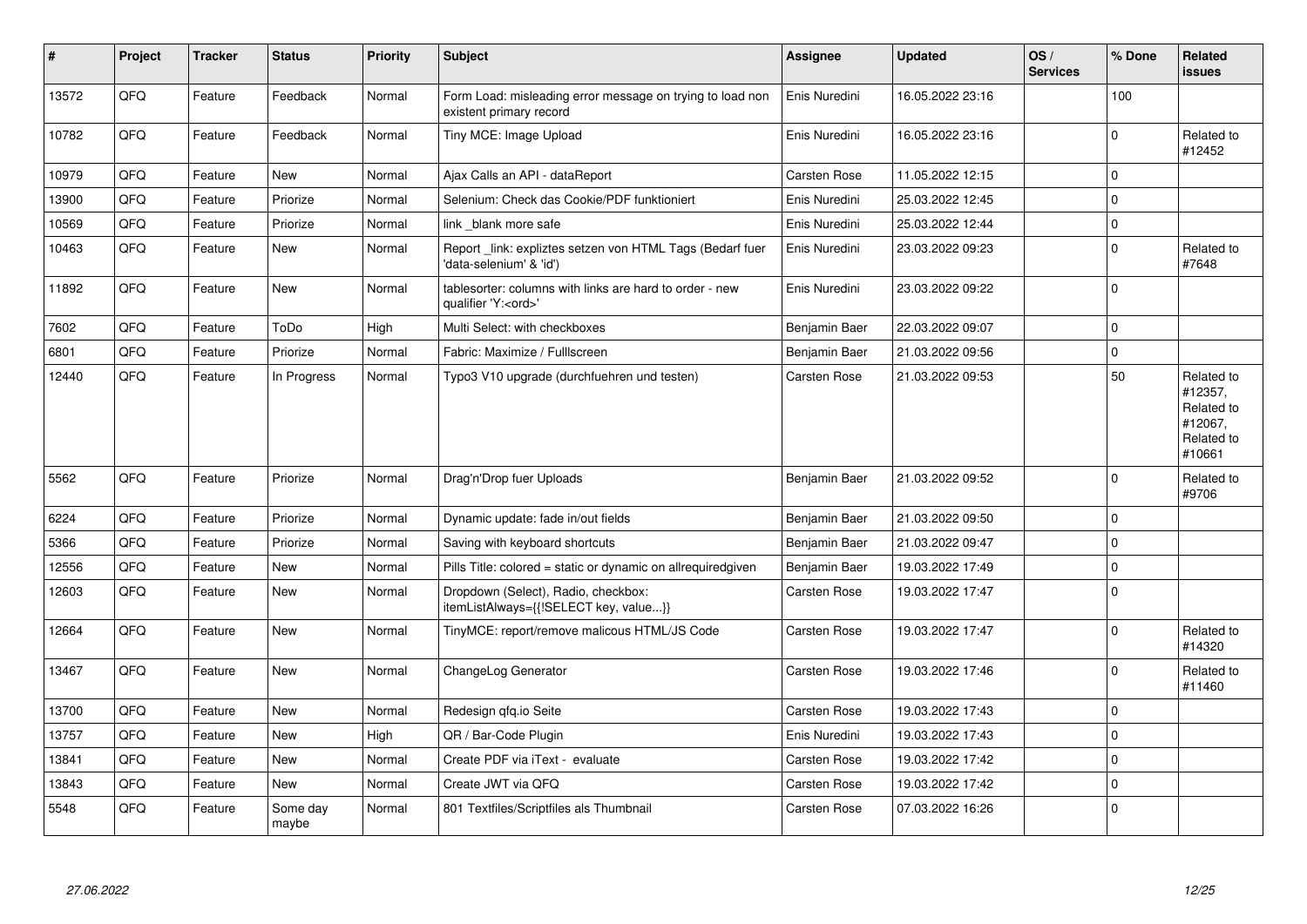| #     | Project        | <b>Tracker</b> | <b>Status</b>              | <b>Priority</b> | <b>Subject</b>                                                                                                                        | Assignee            | <b>Updated</b>   | OS/<br><b>Services</b> | % Done      | Related<br><b>issues</b>                        |
|-------|----------------|----------------|----------------------------|-----------------|---------------------------------------------------------------------------------------------------------------------------------------|---------------------|------------------|------------------------|-------------|-------------------------------------------------|
| 5894  | QFQ            | Feature        | Feedback                   | Normal          | Typeahead in Report: show/hide rows dynamically                                                                                       | Carsten Rose        | 18.02.2022 08:50 |                        | $\Omega$    | Related to<br>#5893.<br>Related to<br>#5885     |
| 4413  | QFQ            | Feature        | New                        | Normal          | fieldset: show/hidden, modeSql, dynamicUpdate                                                                                         | Carsten Rose        | 09.02.2022 15:19 |                        | 0           |                                                 |
| 12476 | QFQ            | Feature        | New                        | Normal          | clearMe: a) should trigger 'dirty', b) sticky on textarea resize                                                                      | Benjamin Baer       | 04.01.2022 08:40 |                        | $\mathbf 0$ | Related to<br>#9528                             |
| 6870  | QFQ            | Feature        | Priorize                   | Normal          | Click on '_link' triggers an API call                                                                                                 | Benjamin Baer       | 03.01.2022 08:25 |                        | $\mathbf 0$ |                                                 |
| 7965  | QFQ            | Feature        | Priorize                   | Normal          | Input type 'text' with visual format - currency                                                                                       | Benjamin Baer       | 03.01.2022 07:45 |                        | $\mathbf 0$ |                                                 |
| 9135  | QFQ            | Feature        | Priorize                   | Normal          | Progress Bar generic / replace old hourglass download<br>popup                                                                        | Benjamin Baer       | 03.01.2022 07:43 |                        | $\mathbf 0$ |                                                 |
| 13566 | QFQ            | Feature        | Ready to sync<br>(develop) | Normal          | Delete config-example.qfq.php file                                                                                                    | Carsten Rose        | 23.12.2021 09:25 |                        | $\mathbf 0$ |                                                 |
| 12544 | QFQ            | Feature        | New                        | High            | a) ' AS _link' new also as ' AS _format', b) sortierung via<br>'display: none;', c) '_format' benoeitgt nicht zwingend<br>u/U/p/m/z/d | <b>Carsten Rose</b> | 14.12.2021 16:03 |                        | $\mathbf 0$ |                                                 |
| 12532 | QFQ            | Feature        | New                        | High            | SIP-Parameter bei Seitenaufruf in Browser-Console<br>anzeigen                                                                         | <b>Carsten Rose</b> | 07.12.2021 17:19 |                        | $\Omega$    | Related to<br>#11893,<br>Related to<br>#14187   |
| 12186 | QFQ            | Feature        | New                        | High            | TinyMCE Config für Objekte                                                                                                            | <b>Carsten Rose</b> | 07.12.2021 17:19 |                        | $\mathbf 0$ | <b>Blocks</b><br>#12632                         |
| 10114 | QFQ            | Feature        | <b>New</b>                 | High            | Symbol (Link): 'G:' (Glyphicon) replaced by 'i:' (icon)                                                                               |                     | 07.12.2021 17:19 |                        | $\Omega$    | Related to<br>#3797,<br>Related to<br>#4194     |
| 11702 | QFQ            | Feature        | New                        | Normal          | HTML Special Char makes no sense for 'allbut' if '&' is<br>forbidden                                                                  | <b>Carsten Rose</b> | 07.12.2021 16:35 |                        | $\Omega$    | Related to<br>#5112,<br>Related to<br>#14320    |
| 8082  | QFQ            | Feature        | Priorize                   | High            | Contact form without saving record                                                                                                    | <b>Carsten Rose</b> | 07.12.2021 15:20 |                        | $\mathbf 0$ | Related to<br>#8587,<br><b>Blocks</b><br>#11850 |
| 13354 | $\mathsf{QFQ}$ | Feature        | New                        | Normal          | Using Websocket in QFQ                                                                                                                | Carsten Rose        | 10.11.2021 15:47 |                        | 0           |                                                 |
| 13330 | QFQ            | Feature        | In Progress                | Normal          | Multi Form: Upload                                                                                                                    | <b>Carsten Rose</b> | 07.11.2021 12:40 |                        | 50          | Related to<br>#9706                             |
| 12337 | QFG            | Feature        | Some day<br>maybe          | Normal          | Database.php: better caching                                                                                                          | Carsten Rose        | 16.09.2021 15:10 |                        | $\mathbf 0$ |                                                 |
| 12315 | QFG            | Feature        | Some day<br>maybe          | Normal          | Form History (Diffs) / Backups                                                                                                        | Carsten Rose        | 16.09.2021 15:10 |                        | 0           |                                                 |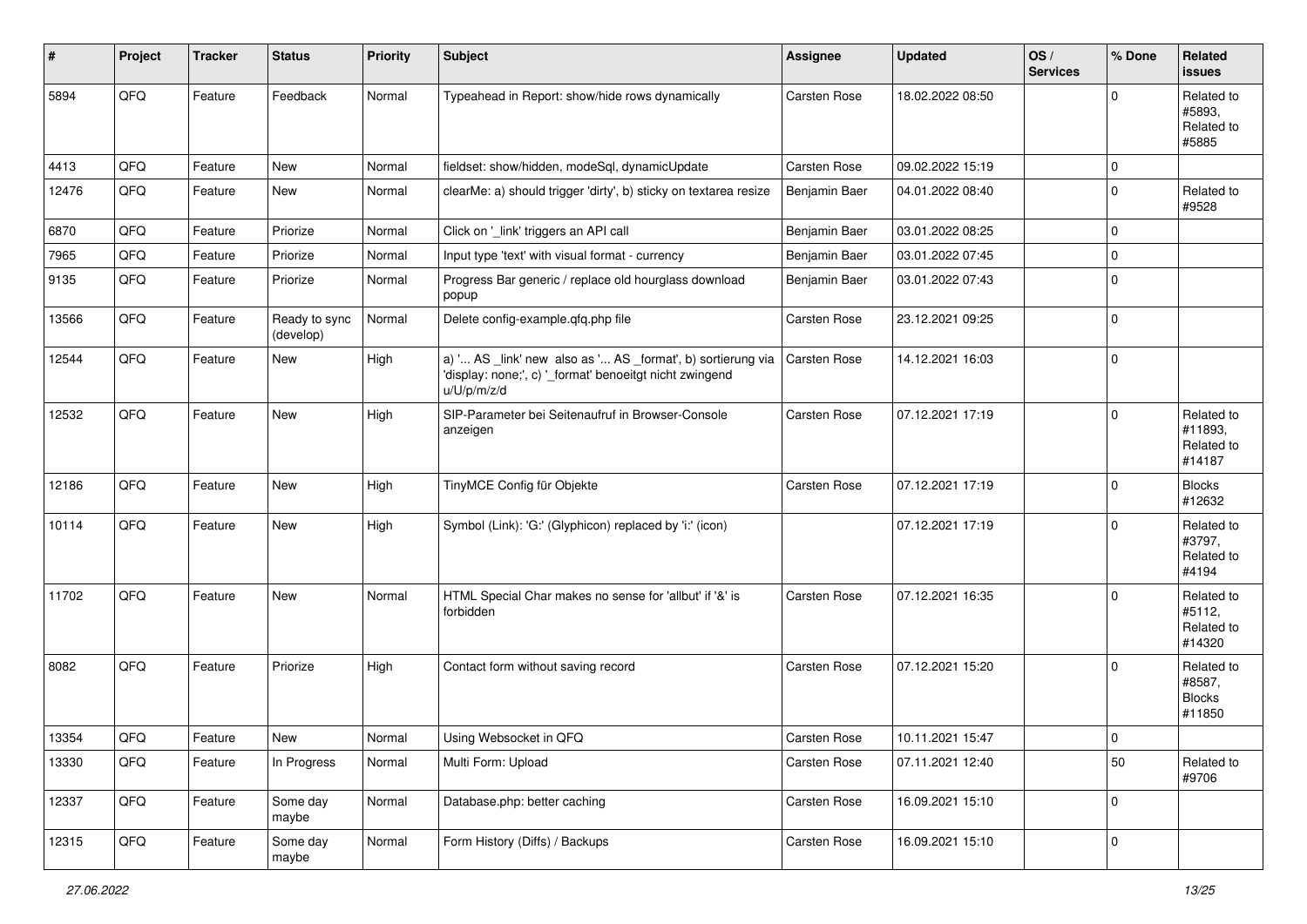| $\sharp$ | Project        | <b>Tracker</b> | <b>Status</b>     | <b>Priority</b> | Subject                                           | <b>Assignee</b>     | <b>Updated</b>   | OS/<br><b>Services</b> | % Done      | Related<br>issues                            |
|----------|----------------|----------------|-------------------|-----------------|---------------------------------------------------|---------------------|------------------|------------------------|-------------|----------------------------------------------|
| 11323    | QFQ            | Feature        | Some day<br>maybe | Normal          | Report Frontend Editor Modal + Codemirror         | Carsten Rose        | 16.09.2021 15:10 |                        | $\mathbf 0$ | Related to<br>#11036                         |
| 11322    | QFQ            | Feature        | Some day<br>maybe | Normal          | Form Element JSON - (multiline parameter field)   | <b>Carsten Rose</b> | 16.09.2021 15:10 |                        | $\mathbf 0$ |                                              |
| 11217    | QFQ            | Feature        | Some day<br>maybe | Normal          | <b>Extend Script Functionality</b>                | Carsten Rose        | 16.09.2021 15:10 |                        | 0           |                                              |
| 10716    | QFQ            | Feature        | Some day<br>maybe | Normal          | Business Logic mit Externen Skripten              | Carsten Rose        | 16.09.2021 15:10 |                        | 0           | Related to<br>#10713,<br>Related to<br>#8217 |
| 10095    | QFQ            | Feature        | Some day<br>maybe | Normal          | Generic Gitlab Integration into QFQ               | Carsten Rose        | 16.09.2021 15:10 |                        | 0           |                                              |
| 8586     | QFQ            | Feature        | Some day<br>maybe | Normal          | QFQ: Enhance Error message for 'record not found' | Carsten Rose        | 16.09.2021 15:10 |                        | $\mathbf 0$ |                                              |
| 8520     | QFQ            | Feature        | Some day<br>maybe | Normal          | Bring QFQ to Composer                             | Carsten Rose        | 16.09.2021 15:10 |                        | 0           |                                              |
| 8101     | QFQ            | Feature        | Some day<br>maybe | Normal          | Password hash: support further hashing methods    | Carsten Rose        | 16.09.2021 15:10 |                        | 0           |                                              |
| 7453     | QFQ            | Feature        | Some day<br>maybe | Normal          | import / export forms QFQ                         | Carsten Rose        | 16.09.2021 15:10 |                        | 0           |                                              |
| 7452     | QFQ            | Feature        | Some day<br>maybe | Normal          | automate deployment new QFQ version               | Carsten Rose        | 16.09.2021 15:10 |                        | 0           |                                              |
| 11036    | QFQ            | Feature        | Some day<br>maybe | Normal          | inline report editor permissions                  | <b>Carsten Rose</b> | 16.09.2021 15:09 |                        | 0           | Related to<br>#11323                         |
| 10745    | QFQ            | Feature        | Some day<br>maybe | Normal          | Tablesorter Excel Export                          | Carsten Rose        | 16.09.2021 15:09 |                        | 0           |                                              |
| 10116    | QFQ            | Feature        | Some day<br>maybe | Normal          | TypeAhead: Tag - show inside 'input' element      | Carsten Rose        | 16.09.2021 15:09 |                        | 0           |                                              |
| 11980    | QFQ            | Feature        | In Progress       | Normal          | protected verzeichnis MUSS geschützt werden       | Carsten Rose        | 07.09.2021 13:30 |                        | 0           |                                              |
| 10793    | QFQ            | Feature        | In Progress       | Normal          | <b>Update NPM Packages</b>                        | Carsten Rose        | 07.09.2021 13:25 |                        | $30\,$      |                                              |
| 4445     | QFQ            | Feature        | Some day<br>maybe | Normal          | template group: Option to simulate fieldset       |                     | 28.06.2021 14:11 |                        | 0           |                                              |
| 8204     | QFQ            | Feature        | Priorize          | High            | Position 'required mark'                          | <b>Carsten Rose</b> | 16.06.2021 13:44 |                        | 0           |                                              |
| 12679    | QFQ            | Feature        | <b>New</b>        | Normal          | tablesorter: custom column width                  | Carsten Rose        | 16.06.2021 11:10 |                        | 0           |                                              |
| 11460    | QFQ            | Feature        | New               | Normal          | Easier creation of changelog: gitchangelog        | Carsten Rose        | 12.06.2021 10:20 |                        | 0           | Related to<br>#13467                         |
| 6261     | QFQ            | Feature        | New               | Normal          | Persistent SIP                                    | Carsten Rose        | 12.06.2021 09:07 |                        | 0           | Related to<br>#10819                         |
| 6723     | $\mathsf{QFQ}$ | Feature        | New               | Normal          | Report QFQ Installation and Version               | Carsten Rose        | 12.06.2021 09:07 |                        | $\pmb{0}$   |                                              |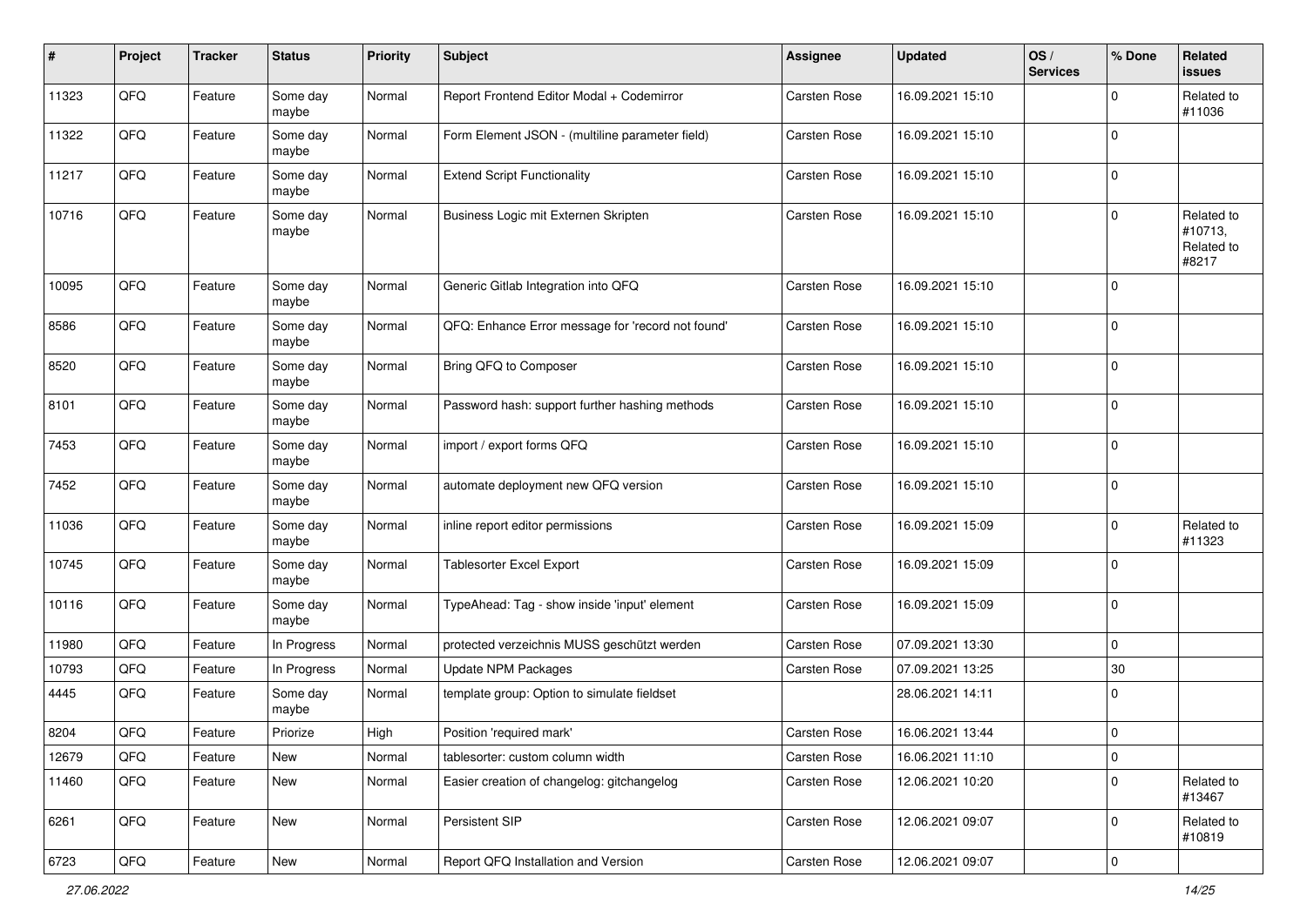| $\vert$ # | <b>Project</b> | <b>Tracker</b> | <b>Status</b> | <b>Priority</b> | <b>Subject</b>                                                                                                 | Assignee            | <b>Updated</b>   | OS/<br><b>Services</b> | % Done      | <b>Related</b><br><b>issues</b>                                        |
|-----------|----------------|----------------|---------------|-----------------|----------------------------------------------------------------------------------------------------------------|---------------------|------------------|------------------------|-------------|------------------------------------------------------------------------|
| 9348      | QFQ            | Feature        | <b>New</b>    | Normal          | defaultThumbnailSize: pre render thumbnails                                                                    | Carsten Rose        | 12.06.2021 09:05 |                        | 0           |                                                                        |
| 9346      | QFQ            | Feature        | Priorize      | Normal          | beforeSave: check if an upload is given                                                                        | Carsten Rose        | 11.06.2021 21:18 |                        | 0           |                                                                        |
| 12632     | QFO            | Feature        | <b>New</b>    | Normal          | TinyMCE: Prepare CSS classes for images                                                                        | Carsten Rose        | 04.06.2021 14:35 |                        | 100         | Blocked by<br>#12186                                                   |
| 11893     | QFQ            | Feature        | <b>New</b>    | High            | Broken SIP: a) only report one time, b) only report in main<br>column                                          | Carsten Rose        | 12.05.2021 12:13 |                        | 0           | Related to<br>#12532,<br>Related to<br>#14187                          |
| 9221      | QFQ            | Feature        | <b>New</b>    | Normal          | typeAhead: Zeichenlimite ausschalten                                                                           | Carsten Rose        | 08.05.2021 17:06 |                        | $\Omega$    |                                                                        |
| 10012     | QFQ            | Feature        | Priorize      | Normal          | redirectAllMailTo: {{beEmail:T}}                                                                               | <b>Carsten Rose</b> | 08.05.2021 09:54 |                        | $\Omega$    | Related to<br>#12412,<br>Related to<br>#12413,<br>Related to<br>#10011 |
| 10011     | QFQ            | Feature        | Priorize      | Normal          | Offer new STORE_TYPO3 Variable 'beUser', 'beEmail'                                                             | <b>Carsten Rose</b> | 08.05.2021 09:51 |                        | $\Omega$    | Related to<br>#10012,<br>Related to<br>#12511                          |
| 12412     | QFQ            | Feature        | <b>New</b>    | Normal          | Action/Escape qualifier 'e' (empty), '0': if given, an empty<br>string (or '0') will be treated as 'not found' | <b>Carsten Rose</b> | 08.05.2021 09:40 |                        | $\Omega$    | Related to<br>#12413,<br>Related to<br>#10012                          |
| 12439     | QFQ            | Feature        | In Progress   | Normal          | TinyMCE Paste from Word & Character Count/Limit                                                                | <b>Carsten Rose</b> | 05.05.2021 22:15 |                        | $\Omega$    |                                                                        |
| 9668      | QFQ            | Feature        | Priorize      | Normal          | Form.mode: rename 'hidden' to 'hide'                                                                           | Carsten Rose        | 05.05.2021 22:14 |                        | $\Omega$    | Related to<br>#6437                                                    |
| 8044      | QFQ            | Feature        | Priorize      | Normal          | Transaction: a) Form, b) Report                                                                                | Carsten Rose        | 05.05.2021 22:14 |                        | $\mathbf 0$ | Related to<br>#8043                                                    |
| 3867      | QFQ            | Feature        | Priorize      | Normal          | Readonly Formular: Template Groups add/delete<br>ausbeldnen                                                    | <b>Carsten Rose</b> | 05.05.2021 22:12 |                        | $\Omega$    |                                                                        |
| 8963      | QFQ            | Feature        | Priorize      | Normal          | Setting values in a store: flexible way                                                                        | Carsten Rose        | 05.05.2021 22:10 |                        | 0           | Related to<br>#8975                                                    |
| 9394      | QFQ            | Feature        | Priorize      | Normal          | REST: allow for non numerical ids in get requests                                                              | Carsten Rose        | 05.05.2021 22:10 |                        | 0           |                                                                        |
| 11320     | QFQ            | Feature        | Priorize      | Normal          | Typo3 Version 10 support                                                                                       | <b>Carsten Rose</b> | 05.05.2021 22:09 |                        | 0           |                                                                        |
| 12503     | QFQ            | Feature        | Priorize      | Normal          | Detect dangerous UPDATE statement with missing WHERE                                                           | <b>Carsten Rose</b> | 05.05.2021 22:09 |                        | 0           |                                                                        |
| 12504     | QFQ            | Feature        | Priorize      | Normal          | sgl.log: report fe.id                                                                                          | Carsten Rose        | 05.05.2021 22:09 |                        | 0           |                                                                        |
| 12465     | QFQ            | Feature        | New           | Normal          | QFQ Function: use in FE to fill StoreRecord                                                                    | Carsten Rose        | 05.05.2021 21:58 |                        | 0           |                                                                        |
| 9517      | QFQ            | Feature        | In Progress   | High            | Input multiple tags with typeahead                                                                             | Carsten Rose        | 03.05.2021 21:14 |                        | 40          | Related to<br>#10150                                                   |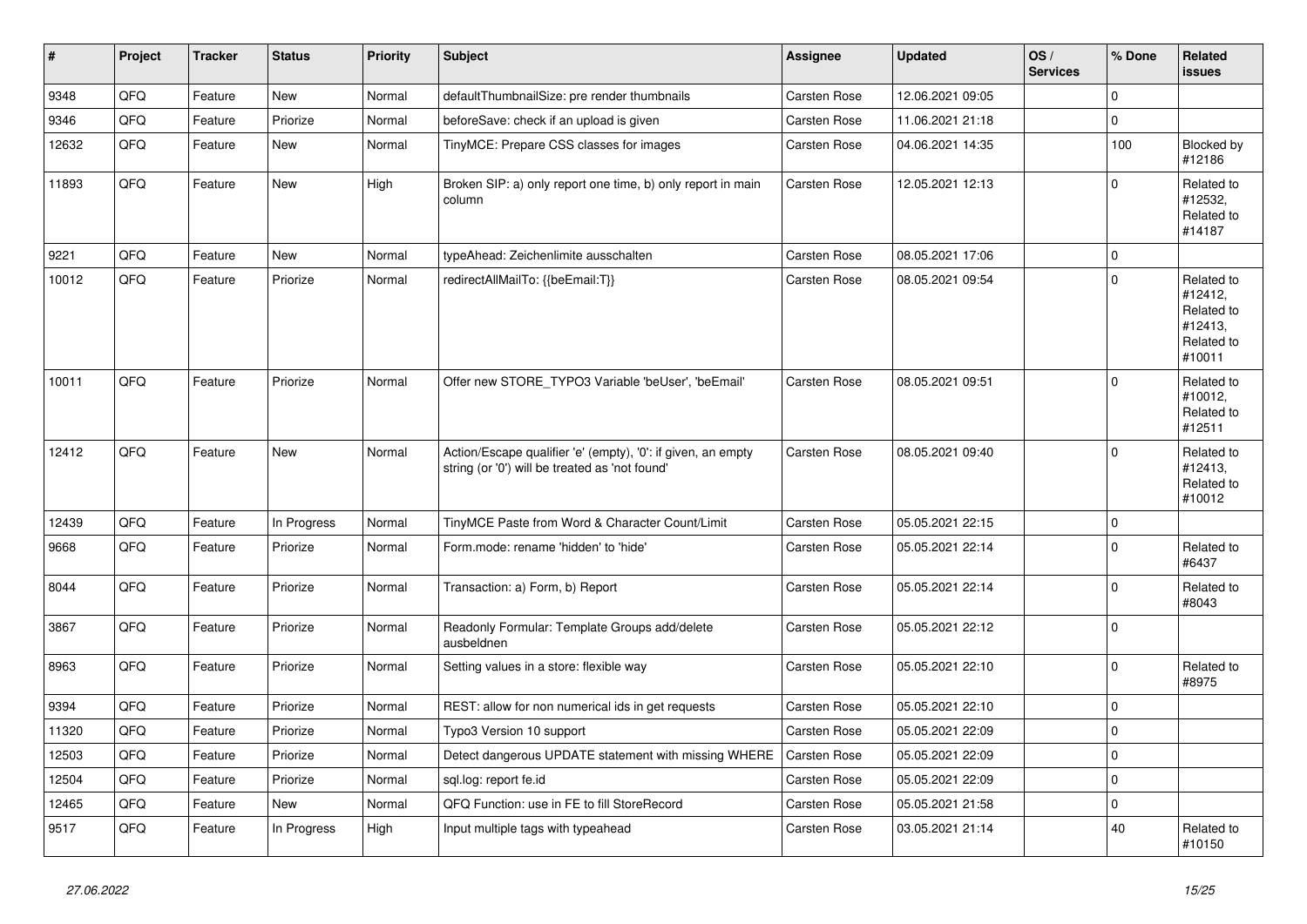| ∦     | Project | <b>Tracker</b> | <b>Status</b>     | <b>Priority</b> | <b>Subject</b>                                                                                       | <b>Assignee</b>                                        | <b>Updated</b>   | OS/<br><b>Services</b> | % Done      | <b>Related</b><br><b>issues</b>               |                      |
|-------|---------|----------------|-------------------|-----------------|------------------------------------------------------------------------------------------------------|--------------------------------------------------------|------------------|------------------------|-------------|-----------------------------------------------|----------------------|
| 9548  | QFQ     | Feature        | Feedback          | High            | FormElement: Pattern mismatch - optional report only on<br>focus lost                                | Benjamin Baer                                          | 03.05.2021 21:14 |                        | 0           |                                               |                      |
| 8962  | QFQ     | Feature        | <b>New</b>        | High            | allow for form fields with identical names                                                           | <b>Carsten Rose</b>                                    | 03.05.2021 21:14 |                        | 0           |                                               |                      |
| 7850  | QFQ     | Feature        | <b>New</b>        | High            | Upload records: non 'pathFileName' column                                                            | Carsten Rose                                           | 03.05.2021 21:14 |                        | 0           |                                               |                      |
| 5715  | QFQ     | Feature        | <b>New</b>        | High            | PDF Caching                                                                                          | <b>Carsten Rose</b>                                    | 03.05.2021 21:14 |                        | 0           | Related to<br>#5851,<br>Related to<br>#6357   |                      |
| 4258  | QFQ     | Feature        | Some day<br>maybe | High            | <b>System Defaults: Forms</b>                                                                        | Carsten Rose                                           | 03.05.2021 21:14 |                        | 0           |                                               |                      |
| 3990  | QFQ     | Feature        | Some day<br>maybe | High            | custom class definition: add space automatically                                                     | Carsten Rose                                           | 03.05.2021 21:14 |                        | 0           |                                               |                      |
| 3967  | QFQ     | Feature        | Some day<br>maybe | High            | Report: Checkbox, Radio, Dropdown, Input welches ohne<br>Submit funktioniert - 'Inline-Form'         | <b>Carsten Rose</b>                                    | 03.05.2021 21:14 |                        | $\Omega$    |                                               |                      |
| 3848  | QFQ     | Feature        | Some day<br>maybe | High            | Antivirus check fuer Upload files in qfq?                                                            | Carsten Rose                                           | 03.05.2021 21:14 |                        | $\Omega$    | Related to<br>#4131                           |                      |
| 3727  | QFQ     | Feature        | New               | High            | Security: Session Hijacking erschweren                                                               | <b>Carsten Rose</b>                                    | 03.05.2021 21:14 |                        | $\mathbf 0$ |                                               |                      |
| 880   | QFQ     | Feature        | Some day<br>maybe | Urgent          | Security: PHP, SQL Injection, XSS                                                                    |                                                        | 03.05.2021 21:14 |                        | 0           | Related to<br>#14320                          |                      |
| 11850 | QFQ     | Feature        | <b>New</b>        | Urgent          | Wizard Form: basierend auf einer Tabelle eine Form<br>anlegen.                                       |                                                        | 03.05.2021 21:12 |                        | $\Omega$    | Blocked by<br>#8082                           |                      |
| 10345 | QFQ     | Feature        | <b>New</b>        | Normal          | Templates - Patterns QFQ Style                                                                       |                                                        | 03.05.2021 21:01 |                        | 0           | Related to<br>#10713                          |                      |
| 12119 | QFQ     | Feature        | <b>New</b>        | Normal          | AS paged: error message missing if there ist no 'r' argument.                                        | <b>Carsten Rose</b>                                    | 03.05.2021 20:51 |                        | 0           |                                               |                      |
| 12163 | QFQ     | Feature        | New               | Normal          | Checkbox: table wrap                                                                                 | Carsten Rose                                           | 03.05.2021 20:51 |                        | 0           |                                               |                      |
| 11955 | QFQ     | Feature        | <b>New</b>        | Normal          | subrecord: new title option to set <th> attributes - e.g. to<br/>customize tablesorter options.</th> | attributes - e.g. to<br>customize tablesorter options. | Carsten Rose     | 03.05.2021 20:47       |             | 0                                             | Related to<br>#11775 |
| 11747 | QFQ     | Feature        | <b>New</b>        | Normal          | Maintenance Page with Redirect                                                                       | Carsten Rose                                           | 03.05.2021 20:47 |                        | 0           | Related to<br>#11741                          |                      |
| 4194  | QFQ     | Feature        | In Progress       | Normal          | Bootstrap 4 ist jetzt offiziel                                                                       |                                                        | 03.05.2021 20:47 |                        | 0           | Related to<br>#10114                          |                      |
| 12480 | QFQ     | Feature        | New               | Normal          | If QFQ upgrade is running, block further request                                                     | <b>Carsten Rose</b>                                    | 03.05.2021 20:45 |                        | 0           |                                               |                      |
| 12477 | QFO     | Feature        | New               | Normal          | Support for refactoring: Form, FormElement, diverse<br>Tabellen/Spalten, tt-content Records          | Carsten Rose                                           | 03.05.2021 20:45 |                        | 0           |                                               |                      |
| 12474 | QFQ     | Feature        | New               | Normal          | Check BaseConfigURL if it is given and the the last char is '/'                                      | Carsten Rose                                           | 03.05.2021 20:45 |                        | 0           |                                               |                      |
| 12413 | QFQ     | Feature        | New               | Normal          | STORE_TYPO3: enhance for {{be_users.email:T}},<br>{{fe_users.email:T}}                               | Carsten Rose                                           | 03.05.2021 20:45 |                        | 0           | Related to<br>#12412,<br>Related to<br>#10012 |                      |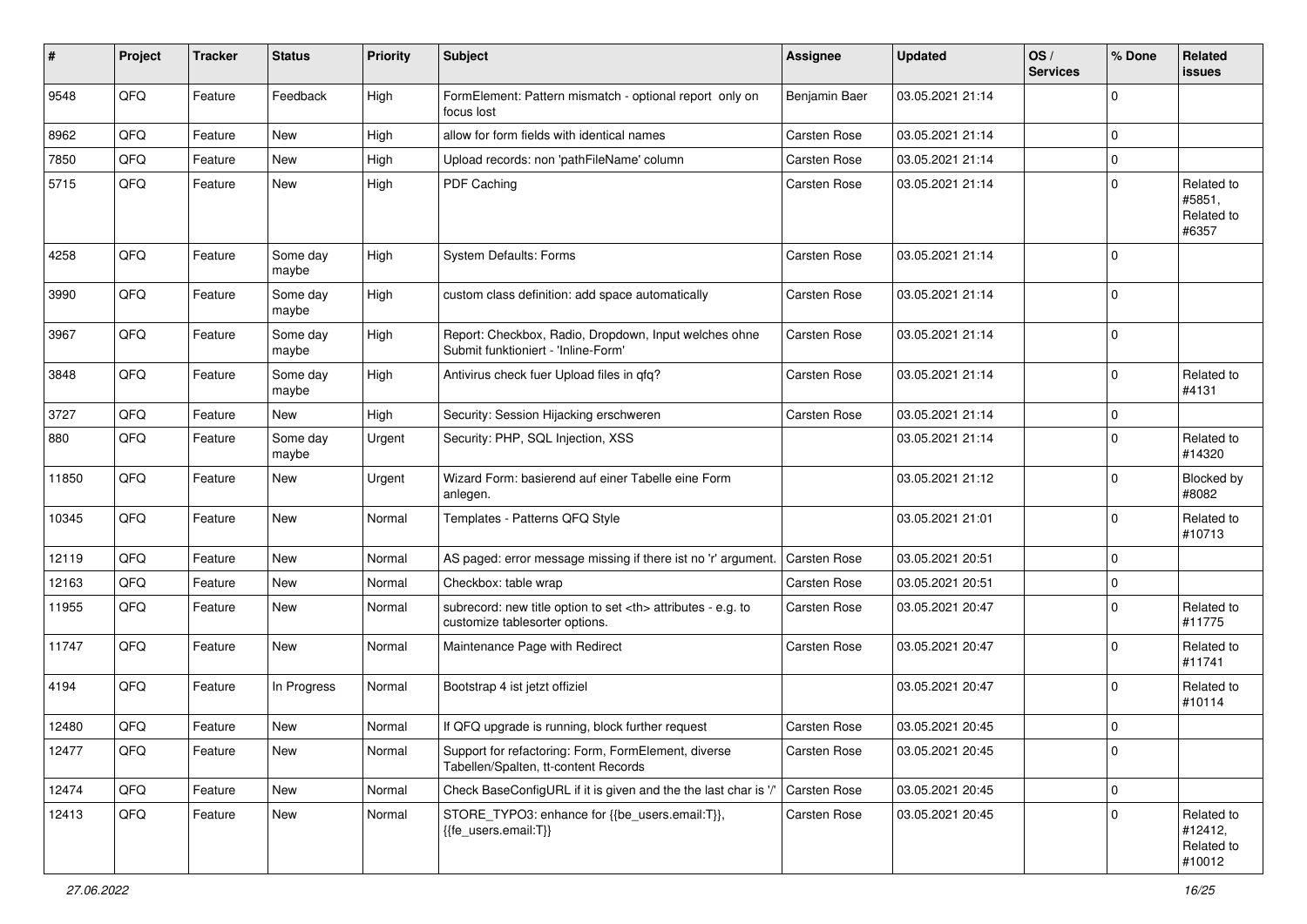| #     | Project | <b>Tracker</b> | <b>Status</b>     | <b>Priority</b> | Subject                                                                                                    | <b>Assignee</b>     | <b>Updated</b>   | OS/<br><b>Services</b> | % Done      | <b>Related</b><br><b>issues</b> |
|-------|---------|----------------|-------------------|-----------------|------------------------------------------------------------------------------------------------------------|---------------------|------------------|------------------------|-------------|---------------------------------|
| 12400 | QFQ     | Feature        | <b>New</b>        | Normal          | Tutorial ist in QFQ Doku, Wird in der Suche gefunden, es<br>gibt aber kein Menupunkt - Inhalt ueberpruefen | Carsten Rose        | 03.05.2021 20:45 |                        | 0           |                                 |
| 12269 | QFQ     | Feature        | <b>New</b>        | Normal          | 2FA - Login                                                                                                | <b>Carsten Rose</b> | 03.05.2021 20:45 |                        | 0           |                                 |
| 12162 | QFQ     | Feature        | <b>New</b>        | Normal          | FE.type=sendmail: personalized mailing (several mails) via<br>template                                     | Carsten Rose        | 03.05.2021 20:45 |                        | $\mathbf 0$ |                                 |
| 12156 | QFQ     | Feature        | <b>New</b>        | Normal          | Form: Optional disable 'leave page'                                                                        |                     | 03.05.2021 20:45 |                        | $\mathbf 0$ |                                 |
| 12109 | QFQ     | Feature        | <b>New</b>        | Normal          | Donwload Link: Plain, SIP, Persistent Link, Peristent SIP -<br>new notation                                | Carsten Rose        | 03.05.2021 20:45 |                        | 0           | Related to<br>#12085            |
| 7278  | QFQ     | Feature        | Some day<br>maybe | Normal          | Form: Wert vordefinieren der immer gesetzt wird                                                            |                     | 02.05.2021 09:27 |                        | $\Omega$    |                                 |
| 12135 | QFQ     | Feature        | <b>New</b>        | Normal          | Subrecord: Notiz                                                                                           |                     | 24.04.2021 16:58 |                        | 0           |                                 |
| 12330 | QFQ     | Feature        | <b>New</b>        | Normal          | Copy to input field / text area / TinyMCE                                                                  | <b>Carsten Rose</b> | 07.04.2021 09:01 |                        | 0           |                                 |
| 10080 | QFQ     | Feature        | <b>New</b>        | Normal          | Popup on 'save' / 'close': configure dialog (answer<br>yes/no/cancle/)                                     | <b>Carsten Rose</b> | 28.03.2021 20:52 |                        | $\Omega$    | Is duplicate<br>of #12262       |
| 10714 | QFQ     | Feature        | <b>New</b>        | Normal          | multi Table Form                                                                                           | Carsten Rose        | 16.03.2021 18:44 |                        | $\mathbf 0$ |                                 |
| 8217  | QFQ     | Feature        | New               | Normal          | if-elseif-else construct                                                                                   | Carsten Rose        | 16.03.2021 18:41 |                        | $\mathbf 0$ | Related to<br>#10716            |
| 11516 | QFQ     | Feature        | New               | Normal          | Multi Page Form (Previous/Next Buttons)                                                                    | Carsten Rose        | 16.03.2021 17:52 |                        | 0           |                                 |
| 12146 | QFQ     | Feature        | New               | Normal          | Autocron Job: Anzeigen wann der naechste Job ausgefuehrt<br>wird, resp das er nicht ausgefuehrt wird       | <b>Carsten Rose</b> | 15.03.2021 15:23 |                        | 0           |                                 |
| 3864  | QFQ     | Feature        | <b>New</b>        | Normal          | Encrypt / decrypt field                                                                                    | <b>Carsten Rose</b> | 08.03.2021 18:08 |                        | 0           |                                 |
| 8187  | QFQ     | Feature        | New               | Normal          | Subrecord: enable/hide new button - make new/edit/delete<br>customizeable.                                 | Carsten Rose        | 06.03.2021 18:44 |                        | $\Omega$    | Related to<br>#11326            |
| 12039 | QFQ     | Feature        | <b>New</b>        | Normal          | Missing htmlSpecialChar() in pre processing on form submit                                                 |                     | 18.02.2021 00:09 |                        | $\Omega$    | Related to<br>#14320            |
| 12024 | QFQ     | Feature        | <b>New</b>        | Normal          | Excel Export: text columns by default decode<br>htmlspeciachar()                                           | Carsten Rose        | 17.02.2021 23:55 |                        | 0           | Related to<br>#12022            |
| 12038 | QFQ     | Feature        | <b>New</b>        | Normal          | a) STORE_VAR: filenameOnlyStripUniq, b) SP:<br>QSTRIPUNIQ()                                                |                     | 17.02.2021 23:55 |                        | $\Omega$    |                                 |
| 12023 | QFQ     | Feature        | <b>New</b>        | Normal          | MySQL Stored Precdure: QDECODESPECIALCHAR()                                                                | <b>Carsten Rose</b> | 16.02.2021 11:16 |                        | $\Omega$    | Related to<br>#12022            |
| 7229  | QFQ     | Feature        | Some day<br>maybe | Normal          | New FormElement.type: Button                                                                               |                     | 01.02.2021 12:32 |                        | 0           |                                 |
| 3880  | QFQ     | Feature        | Some day<br>maybe | Normal          | Form 'Form': anlegen einer Tabelle                                                                         |                     | 14.01.2021 10:12 |                        | 0           |                                 |
| 5695  | QFQ     | Feature        | In Progress       | Normal          | Multiform                                                                                                  | Carsten Rose        | 02.01.2021 18:38 |                        | 0           |                                 |
| 11775 | QFQ     | Feature        | New               | Normal          | Subrecord Tooltip pro Feld                                                                                 | Carsten Rose        | 18.12.2020 15:22 |                        | 0           | Related to<br>#11955            |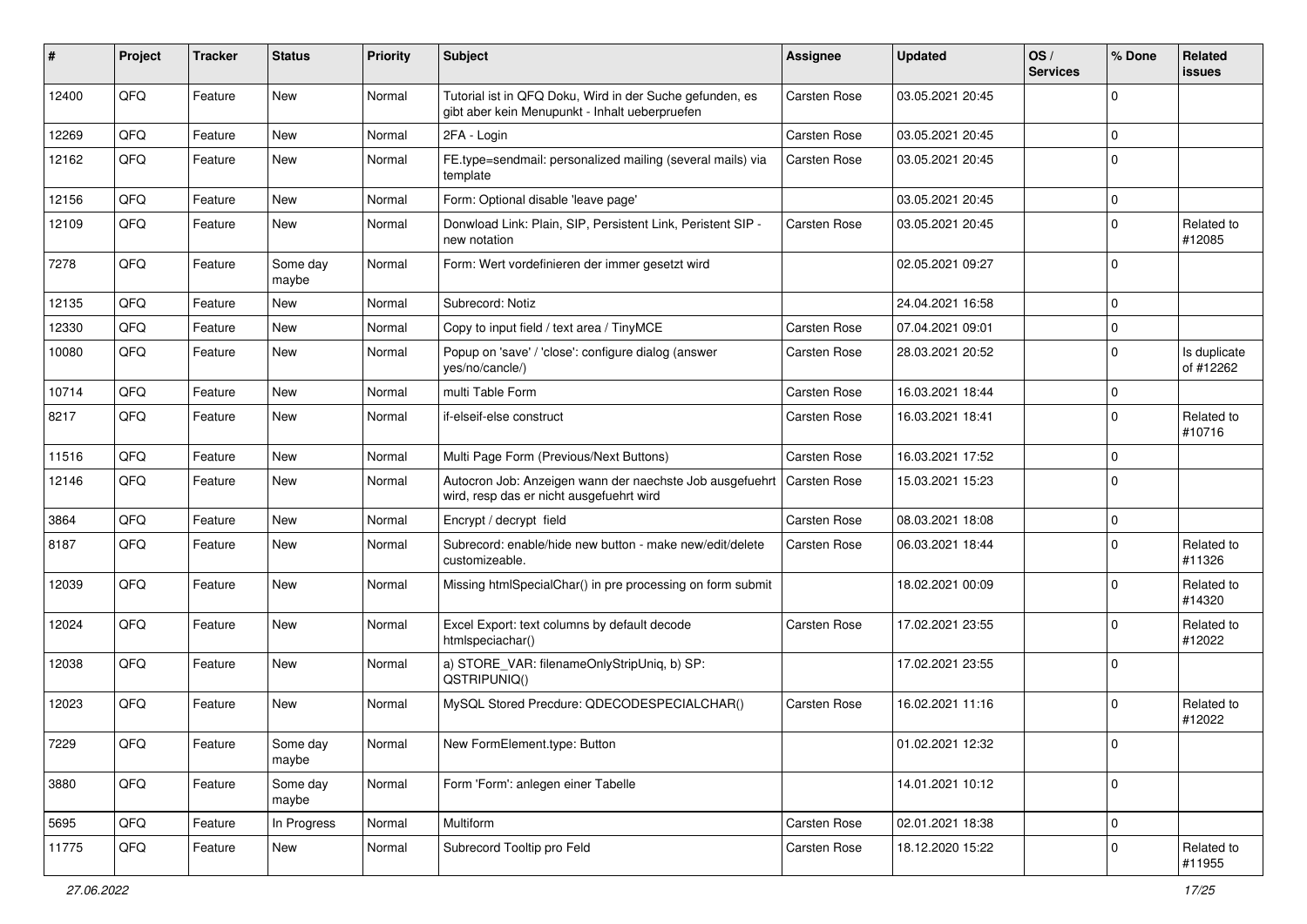| ∦     | Project | <b>Tracker</b> | <b>Status</b>     | <b>Priority</b> | <b>Subject</b>                                                                                     | <b>Assignee</b> | <b>Updated</b>   | OS/<br><b>Services</b> | % Done      | Related<br><b>issues</b> |
|-------|---------|----------------|-------------------|-----------------|----------------------------------------------------------------------------------------------------|-----------------|------------------|------------------------|-------------|--------------------------|
| 11716 | QFQ     | Feature        | <b>New</b>        | Normal          | Form an beliebiger Stelle im Report anzeigen                                                       |                 | 09.12.2020 09:47 |                        | $\mathbf 0$ |                          |
| 11534 | QFQ     | Feature        | New               | Normal          | Report: Action on selected rows - Table batchprocessing<br>feature                                 |                 | 18.11.2020 08:15 |                        | $\mathbf 0$ |                          |
| 11535 | QFQ     | Feature        | New               | Normal          | Ability to create SQL columns in frontend QFQ forms                                                |                 | 17.11.2020 12:11 |                        | $\pmb{0}$   |                          |
| 11523 | QFQ     | Feature        | New               | Normal          | Mit dynamic Update erkennen, ob Upload gemacht wurde                                               | Carsten Rose    | 13.11.2020 15:07 |                        | $\pmb{0}$   | Related to<br>#9533      |
| 11504 | QFQ     | Feature        | New               | Normal          | Dynamic Update: Button text update for 'Save',' Close' &<br>'Delete'                               | Carsten Rose    | 12.11.2020 23:44 |                        | $\Omega$    |                          |
| 11076 | QFQ     | Feature        | In Progress       | Normal          | SELECT  AS_websocket                                                                               | Carsten Rose    | 30.08.2020 17:49 |                        | $\mathbf 0$ |                          |
| 11080 | QFQ     | Feature        | <b>New</b>        | Normal          | Send MQTT messages                                                                                 | Carsten Rose    | 29.08.2020 19:49 |                        | $\mathbf 0$ |                          |
| 10996 | QFQ     | Feature        | <b>New</b>        | Normal          | Download video via sip: no seek                                                                    | Carsten Rose    | 12.08.2020 14:18 |                        | $\mathbf 0$ |                          |
| 10976 | QFQ     | Feature        | New               | Normal          | Excel Export Verbesserungen                                                                        | Carsten Rose    | 06.08.2020 10:56 |                        | $\mathbf 0$ |                          |
| 10874 | QFQ     | Feature        | <b>New</b>        | Normal          | Erstellen eines Foreign Keys in der Tabelle "FormElement"                                          |                 | 13.07.2020 10:11 |                        | $\mathbf 0$ |                          |
| 10819 | QFQ     | Feature        | <b>New</b>        | Normal          | Persistent SIP - second try                                                                        | Carsten Rose    | 29.06.2020 23:02 |                        | $\mathbf 0$ | Related to<br>#6261      |
| 10763 | QFQ     | Feature        | New               | Normal          | form accessed and submitted despite logout?                                                        |                 | 16.06.2020 11:43 |                        | $\pmb{0}$   |                          |
| 3432  | QFQ     | Feature        | New               | Normal          | subrecord: dynamicUpdate                                                                           | Carsten Rose    | 11.06.2020 21:10 |                        | $\mathbf 0$ | Related to<br>#5691      |
| 10738 | QFQ     | Feature        | Some day<br>maybe | Normal          | CORS headers for external API requests                                                             |                 | 10.06.2020 14:00 |                        | $\mathbf 0$ |                          |
| 10005 | QFQ     | Feature        | Priorize          | Normal          | Report / special column name:  AS _calendar                                                        | Carsten Rose    | 03.06.2020 17:28 |                        | $\mathbf 0$ |                          |
| 5345  | QFQ     | Feature        | New               | Normal          | Report: UPDATE / INSERT / DELETE statements should<br>trigger subqueries, depending on the result. | Carsten Rose    | 27.05.2020 16:11 |                        | $\pmb{0}$   |                          |
| 10593 | QFQ     | Feature        | <b>New</b>        | Normal          | label2: text behind input element                                                                  | Carsten Rose    | 16.05.2020 10:57 |                        | $\mathbf 0$ |                          |
| 10443 | QFQ     | Feature        | In Progress       | Normal          | Konzept _api / _live                                                                               | Carsten Rose    | 07.05.2020 09:39 |                        | $\mathbf 0$ |                          |
| 10384 | QFQ     | Feature        | New               | Normal          | Parameter Exchange QFQ Instances                                                                   |                 | 07.05.2020 09:38 |                        | $\mathbf 0$ |                          |
| 10124 | QFQ     | Feature        | Feedback          | Normal          | gfg AAI-Login                                                                                      | Karin Niffeler  | 07.05.2020 09:36 |                        | $\pmb{0}$   |                          |
| 10119 | QFQ     | Feature        | New               | Normal          | Dropdown (selectlist) & Type Ahead: format and catagorize<br>list                                  | Carsten Rose    | 07.05.2020 09:36 |                        | $\mathbf 0$ |                          |
| 4050  | QFQ     | Feature        | New               | Normal          | sql.log: 1) FormElement ID which causes a specific action,<br>2) Result in the same row.           | Carsten Rose    | 15.04.2020 11:35 |                        | $\mathbf 0$ | Related to<br>#5458      |
| 10115 | QFQ     | Feature        | New               | Normal          | TypeAhead: static list                                                                             | Carsten Rose    | 26.02.2020 16:42 |                        | 100         |                          |
| 10003 | QFQ     | Feature        | Priorize          | Normal          | fieldset: stronger visualize group                                                                 | Benjamin Baer   | 12.02.2020 08:13 |                        | $\mathbf 0$ |                          |
| 10015 | QFQ     | Feature        | Priorize          | Normal          | Monospace in Textarea                                                                              | Carsten Rose    | 03.02.2020 13:40 |                        | $\mathbf 0$ |                          |
| 9811  | QFQ     | Feature        | <b>New</b>        | Normal          | Report: tag every n'th row                                                                         | Carsten Rose    | 01.02.2020 23:22 |                        | $\mathbf 0$ |                          |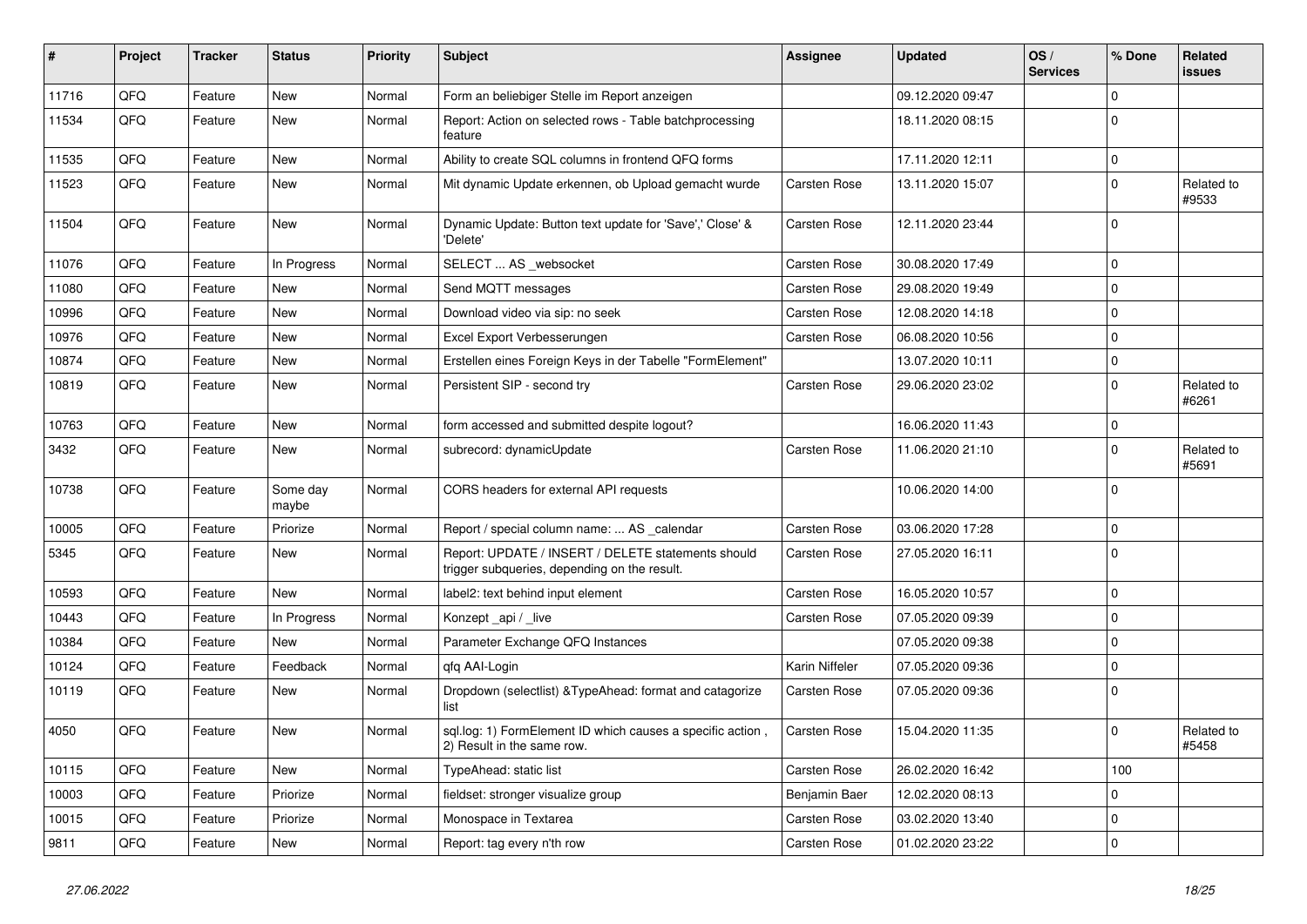| $\vert$ # | Project | <b>Tracker</b> | <b>Status</b>     | <b>Priority</b> | <b>Subject</b>                                                                                         | Assignee            | <b>Updated</b>   | OS/<br><b>Services</b> | % Done      | Related<br>issues                                                    |
|-----------|---------|----------------|-------------------|-----------------|--------------------------------------------------------------------------------------------------------|---------------------|------------------|------------------------|-------------|----------------------------------------------------------------------|
| 9781      | QFQ     | Feature        | <b>New</b>        | Normal          | Button: CSS class to make buttons smaller                                                              | Carsten Rose        | 01.02.2020 23:22 |                        | $\Omega$    |                                                                      |
| 9707      | QFQ     | Feature        | <b>New</b>        | Normal          | SIP security: encode pageld and check pageld on decode                                                 | Carsten Rose        | 01.02.2020 23:22 |                        | $\Omega$    |                                                                      |
| 9706      | QFQ     | Feature        | New               | Normal          | Multi File Upload (hidden template group)                                                              | Carsten Rose        | 01.02.2020 23:22 |                        | $\pmb{0}$   | Related to<br>#7521,<br>Related to<br>#5562,<br>Related to<br>#13330 |
| 9537      | QFQ     | Feature        | <b>New</b>        | Normal          | FormEditor: Edit fieldset in FrontEnd                                                                  | Carsten Rose        | 01.02.2020 23:22 |                        | $\Omega$    |                                                                      |
| 9352      | QFQ     | Feature        | New               | Normal          | FE 'Native' fire slaveld, sglAfter, sglIns                                                             | Carsten Rose        | 01.02.2020 23:22 |                        | $\Omega$    |                                                                      |
| 9208      | QFQ     | Feature        | <b>New</b>        | Normal          | Manage 'recent' records                                                                                | Carsten Rose        | 01.02.2020 23:22 |                        | 0           |                                                                      |
| 9136      | QFQ     | Feature        | <b>New</b>        | Normal          | Create ZIP files with dynamic PDFs                                                                     | <b>Carsten Rose</b> | 01.02.2020 23:22 |                        | $\Omega$    |                                                                      |
| 9130      | QFQ     | Feature        | Some day<br>maybe | Normal          | tablesorter: Automatic Row numbering / Zeilenummer                                                     | Benjamin Baer       | 01.02.2020 23:22 |                        | $\pmb{0}$   |                                                                      |
| 9129      | QFQ     | Feature        | <b>New</b>        | Normal          | sqlValidate: Message as notification, not as error                                                     | Carsten Rose        | 01.02.2020 23:22 |                        | $\Omega$    | Related to<br>#9128                                                  |
| 9128      | QFQ     | Feature        | New               | Normal          | Error Message: not replaced variables- a) replace back to<br>'{{', b) underline                        | Carsten Rose        | 01.02.2020 23:22 |                        | 0           | Related to<br>#9129                                                  |
| 8975      | QFQ     | Feature        | New               | Normal          | Report Notation: 2.0                                                                                   | Carsten Rose        | 01.02.2020 23:22 |                        | $\Omega$    | Related to<br>#8963                                                  |
| 8806      | QFQ     | Feature        | <b>New</b>        | Normal          | SQL Function nl2br                                                                                     | Carsten Rose        | 01.02.2020 23:22 |                        | $\Omega$    |                                                                      |
| 8719      | QFQ     | Feature        | New               | Normal          | extraButtonLock: add support for 0/1                                                                   | Carsten Rose        | 01.02.2020 23:22 |                        | $\mathbf 0$ |                                                                      |
| 8336      | QFQ     | Feature        | <b>New</b>        | Normal          | Form > modified > Close New: a) Optional disable popup, b)<br>custom text, c) mode on save: close stay | Carsten Rose        | 01.02.2020 23:22 |                        | 0           | Related to<br>#8335                                                  |
| 8089      | QFQ     | Feature        | <b>New</b>        | Normal          | Copy/Paste for FormElements                                                                            | Carsten Rose        | 01.02.2020 23:22 |                        | $\Omega$    |                                                                      |
| 7924      | QFQ     | Feature        | <b>New</b>        | Normal          | Radio/Checkbox with Tooltip                                                                            | Carsten Rose        | 01.02.2020 23:22 |                        | 0           |                                                                      |
| 7812      | QFQ     | Feature        | New               | Normal          | FE 'Subrecord' - new option 'subrecordShowFilter',<br>'subrecordPaging'                                | Carsten Rose        | 01.02.2020 23:22 |                        | $\Omega$    |                                                                      |
| 7730      | QFQ     | Feature        | Priorize          | Normal          | SELECT Box: title in between                                                                           | Benjamin Baer       | 01.02.2020 23:22 |                        | 0           |                                                                      |
| 7520      | QFQ     | Feature        | New               | Normal          | QR Code:  AS _qr ( AS _link)                                                                           | Carsten Rose        | 01.02.2020 23:22 |                        | $\Omega$    |                                                                      |
| 7519      | QFQ     | Feature        | <b>New</b>        | Normal          | Select: Multi                                                                                          | Carsten Rose        | 01.02.2020 23:22 |                        | $\mathbf 0$ |                                                                      |
| 7109      | QFQ     | Feature        | New               | Normal          | Dynamic Updates: row/element hide                                                                      | Carsten Rose        | 01.02.2020 23:22 |                        | $\mathbf 0$ | Has duplicate<br>#4081                                               |
| 6250      | QFQ     | Feature        | In Progress       | Normal          | Enhance layout: a) Subrecord, b) Subrecord-Title                                                       | Carsten Rose        | 01.02.2020 23:22 |                        | $\Omega$    | Related to<br>#5391                                                  |
| 4082      | QFQ     | Feature        | New               | Normal          | Dynamic Update: modeSql - useful default                                                               | Carsten Rose        | 01.02.2020 23:22 |                        | $\Omega$    |                                                                      |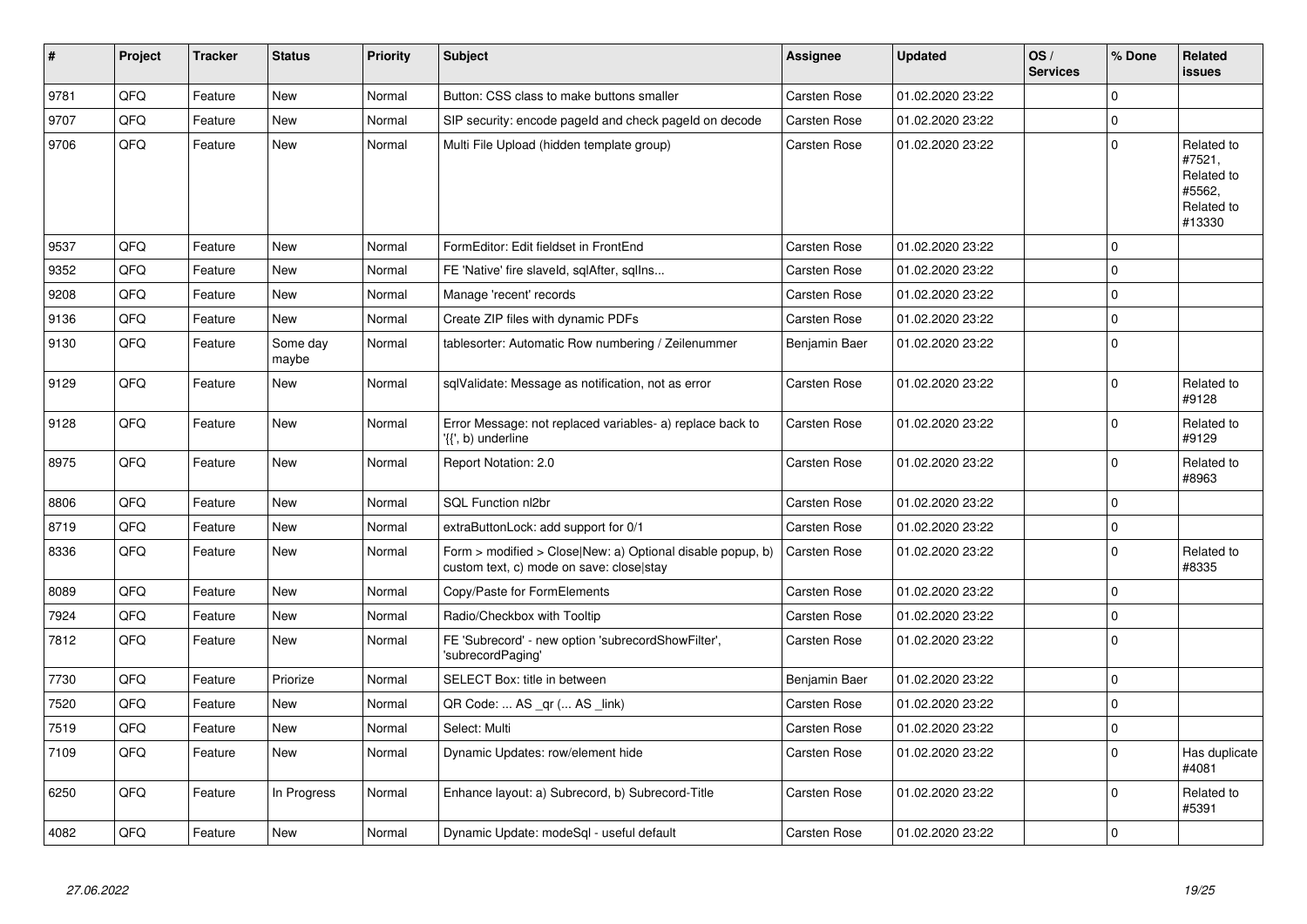| #    | Project | <b>Tracker</b> | <b>Status</b>     | <b>Priority</b> | Subject                                                                                                                    | Assignee            | <b>Updated</b>   | OS/<br><b>Services</b> | % Done      | Related<br>issues                                  |
|------|---------|----------------|-------------------|-----------------|----------------------------------------------------------------------------------------------------------------------------|---------------------|------------------|------------------------|-------------|----------------------------------------------------|
| 9602 | QFQ     | Feature        | New               | Normal          | Form definition as JSON                                                                                                    | <b>Carsten Rose</b> | 01.02.2020 23:21 |                        | $\Omega$    | Related to<br>#9600                                |
| 7683 | QFQ     | Feature        | New               | Normal          | Special column names in '{{ SELECT  AS _link }}' should<br>be detected                                                     | <b>Carsten Rose</b> | 01.02.2020 23:21 |                        | $\mathbf 0$ |                                                    |
| 7681 | QFQ     | Feature        | New               | Normal          | Optional switch off 'check for modified record'                                                                            | Carsten Rose        | 01.02.2020 23:21 |                        | 0           |                                                    |
| 7521 | QFQ     | Feature        | New               | Normal          | TemplateGroup: fe.type=upload                                                                                              | Carsten Rose        | 01.02.2020 23:21 |                        | $\mathbf 0$ | Related to<br>#9706                                |
| 7481 | QFQ     | Feature        | New               | Normal          | Detect 'BaseUrl' automatically                                                                                             | Carsten Rose        | 01.02.2020 23:21 |                        | $\Omega$    |                                                    |
| 7342 | QFQ     | Feature        | <b>New</b>        | Normal          | add content $=$ hide this                                                                                                  | Carsten Rose        | 01.02.2020 23:21 |                        | $\mathbf 0$ |                                                    |
| 7280 | QFQ     | Feature        | New               | Normal          | recently used table                                                                                                        | Carsten Rose        | 01.02.2020 23:21 |                        | $\mathbf 0$ |                                                    |
| 7239 | QFQ     | Feature        | New               | Normal          | TinyMCE: html tag whitelist                                                                                                | Carsten Rose        | 01.02.2020 23:21 |                        | $\mathbf 0$ | Related to<br>#14320                               |
| 7175 | QFQ     | Feature        | New               | Normal          | Upload: md5 hash as filename                                                                                               | Carsten Rose        | 01.02.2020 23:21 |                        | $\mathbf 0$ |                                                    |
| 7119 | QFQ     | Feature        | New               | Normal          | Upload: scaleDownWidth, scaleDownHeight                                                                                    | Carsten Rose        | 01.02.2020 23:21 |                        | $\mathbf 0$ |                                                    |
| 7102 | QFQ     | Feature        | <b>New</b>        | Normal          | Comment sign in report: '#' and '--'                                                                                       | <b>Carsten Rose</b> | 01.02.2020 23:21 |                        | $\mathbf 0$ |                                                    |
| 7099 | QFQ     | Feature        | New               | Normal          | Redesign FormEditor                                                                                                        | <b>Carsten Rose</b> | 01.02.2020 23:21 |                        | $\mathbf 0$ |                                                    |
| 6972 | QFQ     | Feature        | Some day<br>maybe | Normal          | Fabric Clipboard / cross browser tab                                                                                       | Benjamin Baer       | 01.02.2020 23:21 |                        | $\mathbf 0$ |                                                    |
| 6970 | QFQ     | Feature        | Some day<br>maybe | Normal          | tablesorter: default fuer 'sortReset' aendern von 'Ctrl' zu 'Alt'                                                          | Benjamin Baer       | 01.02.2020 23:21 |                        | $\mathbf 0$ |                                                    |
| 6855 | QFQ     | Feature        | <b>New</b>        | Normal          | With {{feUser:U}}!={{feUser:T}}: Save / Delete: only possible<br>with {{feUserSave:U}}='yes' and '{{feUserDelete:U}}='yes' | <b>Carsten Rose</b> | 01.02.2020 23:21 |                        | $\mathbf 0$ |                                                    |
| 6609 | QFQ     | Feature        | New               | Normal          | Formlet: JSON API erweitern                                                                                                | <b>Carsten Rose</b> | 01.02.2020 23:21 |                        | 50          |                                                    |
| 6765 | QFQ     | Feature        | New               | Normal          | Moeglichkeit via QFQ eigene Logs zu schreiben                                                                              | Carsten Rose        | 01.02.2020 23:21 |                        | $\mathbf 0$ |                                                    |
| 6594 | QFQ     | Feature        | <b>New</b>        | Normal          | Excel: on download, check if there is a valid sip                                                                          | Carsten Rose        | 01.02.2020 23:21 |                        | $\pmb{0}$   |                                                    |
| 6437 | QFQ     | Feature        | New               | Normal          | Neuer Mode Button bei FormElementen                                                                                        | Carsten Rose        | 01.02.2020 23:21 |                        | $\Omega$    | Related to<br>#9668,<br><b>Blocked by</b><br>#9678 |
| 6292 | QFQ     | Feature        | New               | Normal          | Download: File speichern mit Hash aber original Filename in<br>der Datenbank vermerken fuer Downloads                      | <b>Carsten Rose</b> | 01.02.2020 23:21 |                        | $\mathbf 0$ |                                                    |
| 6289 | QFQ     | Feature        | New               | Normal          | Form: Log                                                                                                                  | Carsten Rose        | 01.02.2020 23:21 |                        | 0           |                                                    |
| 5131 | QFQ     | Feature        | New               | Normal          | Activate Spin Gear ('wait/busy' indicator) via LINK attribute                                                              | Carsten Rose        | 01.02.2020 23:21 |                        | $\mathbf 0$ |                                                    |
| 4250 | QFQ     | Feature        | New               | Normal          | AutoCron in QFQ via PHP                                                                                                    | Carsten Rose        | 01.02.2020 23:21 |                        | $\mathbf 0$ | Related to<br>#3292,<br>Related to<br>#3291        |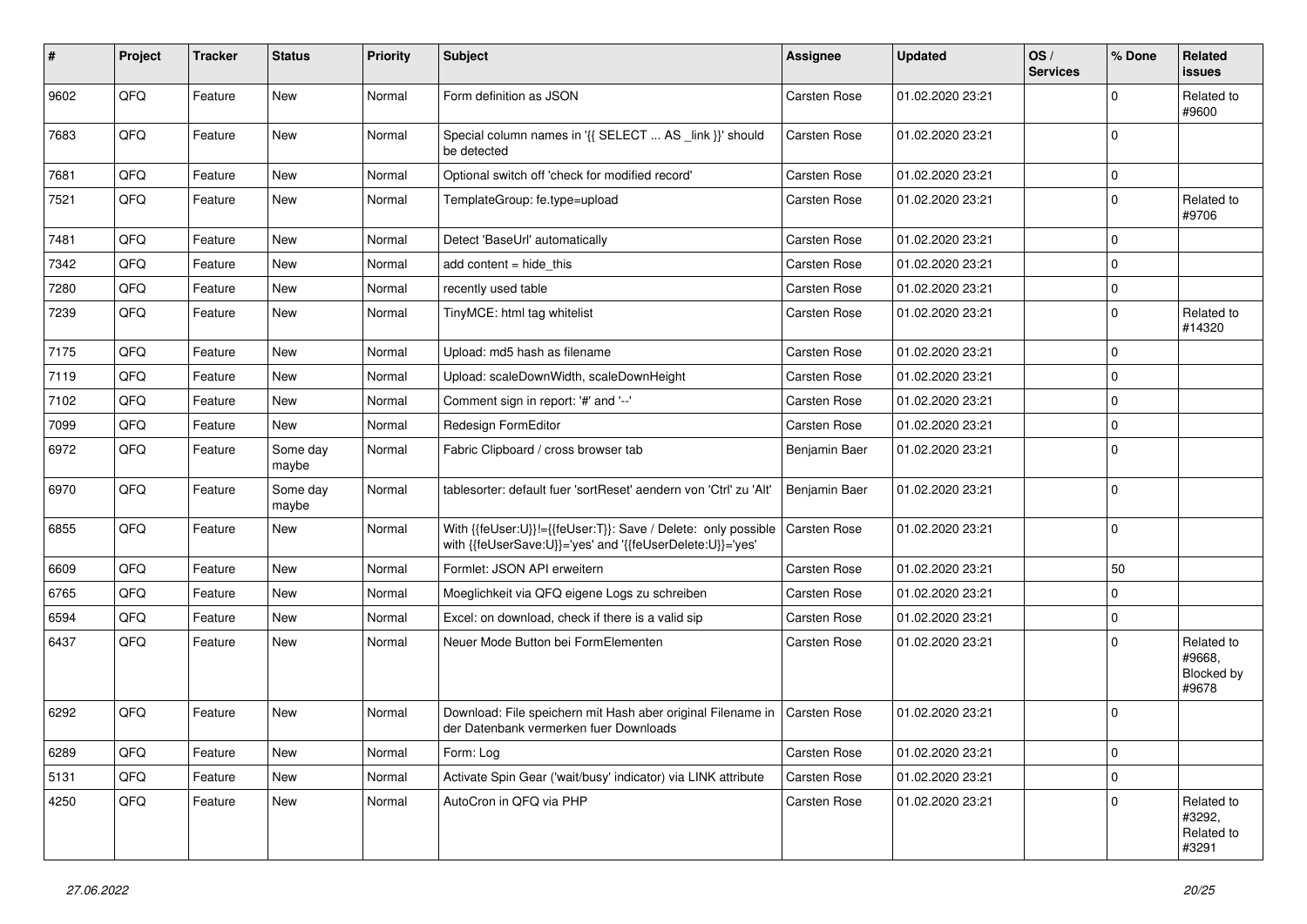| #    | Project | <b>Tracker</b> | <b>Status</b>     | <b>Priority</b> | <b>Subject</b>                                                                                                                                                | <b>Assignee</b>     | <b>Updated</b>   | OS/<br><b>Services</b> | % Done      | Related<br><b>issues</b>                    |
|------|---------|----------------|-------------------|-----------------|---------------------------------------------------------------------------------------------------------------------------------------------------------------|---------------------|------------------|------------------------|-------------|---------------------------------------------|
| 3504 | QFQ     | Feature        | <b>New</b>        | Normal          | Logging: welche Action FEs werden wann wie ausgefuehrt                                                                                                        | Carsten Rose        | 01.02.2020 23:21 |                        | $\Omega$    | Related to<br>#5458,<br>Related to<br>#4092 |
| 5892 | QFQ     | Feature        | Some day<br>maybe | Normal          | QFQ should use T3 API to manipulate FE GROUP<br>membership                                                                                                    |                     | 01.02.2020 23:20 |                        | $\Omega$    |                                             |
| 5480 | QFQ     | Feature        | Some day<br>maybe | Normal          | QFQ: Dokumentation mit Screenshots versehen                                                                                                                   | Carsten Rose        | 01.02.2020 23:20 |                        | $\mathbf 0$ | Related to<br>#9879                         |
| 5452 | QFQ     | Feature        | Some day<br>maybe | Normal          | Thumbnails from PDF: bad quality                                                                                                                              |                     | 01.02.2020 23:20 |                        | $\mathbf 0$ |                                             |
| 4719 | QFQ     | Feature        | Some day<br>maybe | Normal          | Custom Message in Client in case of 'Browser tab close,<br>modification will be lost'                                                                         |                     | 01.02.2020 23:20 |                        | $\mathbf 0$ |                                             |
| 4650 | QFQ     | Feature        | Some day<br>maybe | Normal          | Convert html to doc/rtf                                                                                                                                       | <b>Carsten Rose</b> | 01.02.2020 23:20 |                        | $\mathbf 0$ | Related to<br>#10704                        |
| 4640 | QFQ     | Feature        | Some day<br>maybe | Normal          | Rename System Forms                                                                                                                                           |                     | 01.02.2020 23:20 |                        | $\Omega$    |                                             |
| 4627 | QFQ     | Feature        | Some day<br>maybe | Normal          | dbupdate: all tables - check 'create', 'modified' if it is possible<br>to change to default 'CURRENT TIMESTAMP' and modified<br>'ON UPDATE CURRENT_TIMESTAMP' |                     | 01.02.2020 23:20 |                        | $\Omega$    |                                             |
| 4626 | QFQ     | Feature        | Some day<br>maybe | Normal          | Mobile View: 'classBody=qfq-form-right' makes no sense                                                                                                        |                     | 01.02.2020 23:20 |                        | $\Omega$    |                                             |
| 4551 | QFQ     | Feature        | Some day<br>maybe | Normal          | Set 'pills' via dynamicUpdate to show/hide/disabled                                                                                                           |                     | 01.02.2020 23:20 |                        | $\Omega$    | Related to<br>#3752                         |
| 4536 | QFQ     | Feature        | Some day<br>maybe | Normal          | FE upload: problem with delete if mutliple uploads an<br>FE.name="                                                                                            |                     | 01.02.2020 23:20 |                        | $\Omega$    |                                             |
| 4446 | QFQ     | Feature        | Some day<br>maybe | Normal          | New FE get same feldContainerId as last modifed FE                                                                                                            |                     | 01.02.2020 23:20 |                        | $\mathbf 0$ |                                             |
| 4443 | QFQ     | Feature        | Some day<br>maybe | Normal          | Form: multiple secondary tables                                                                                                                               |                     | 01.02.2020 23:20 |                        | $\Omega$    |                                             |
| 4365 | QFQ     | Feature        | Some day<br>maybe | Normal          | Multi Language: new way of config                                                                                                                             | Carsten Rose        | 01.02.2020 23:20 |                        | $\Omega$    |                                             |
| 4343 | QFQ     | Feature        | Some day<br>maybe | Normal          | Link: Classifier to add 'attributes'                                                                                                                          | Carsten Rose        | 01.02.2020 23:20 |                        | $\mathbf 0$ | Related to<br>#14077                        |
| 5851 | QFQ     | Feature        | Some day<br>maybe | Normal          | Queue System implementieren: MQTT, RabbitMQ                                                                                                                   |                     | 01.02.2020 23:20 |                        | $\pmb{0}$   | Related to<br>#5715                         |
| 5850 | QFQ     | Feature        | Some day<br>maybe | Normal          | Deployment: In QFQ Doc best practice fuer zeitgemaesses<br>Deployment beschreiben                                                                             |                     | 01.02.2020 23:20 |                        | $\mathbf 0$ |                                             |
| 5665 | QFQ     | Feature        | Some day<br>maybe | Normal          | Versuch das '{{!' nicht mehr noetig ist.                                                                                                                      | Carsten Rose        | 01.02.2020 23:20 |                        | $\mathbf 0$ | Related to<br>#7432,<br>Related to<br>#7434 |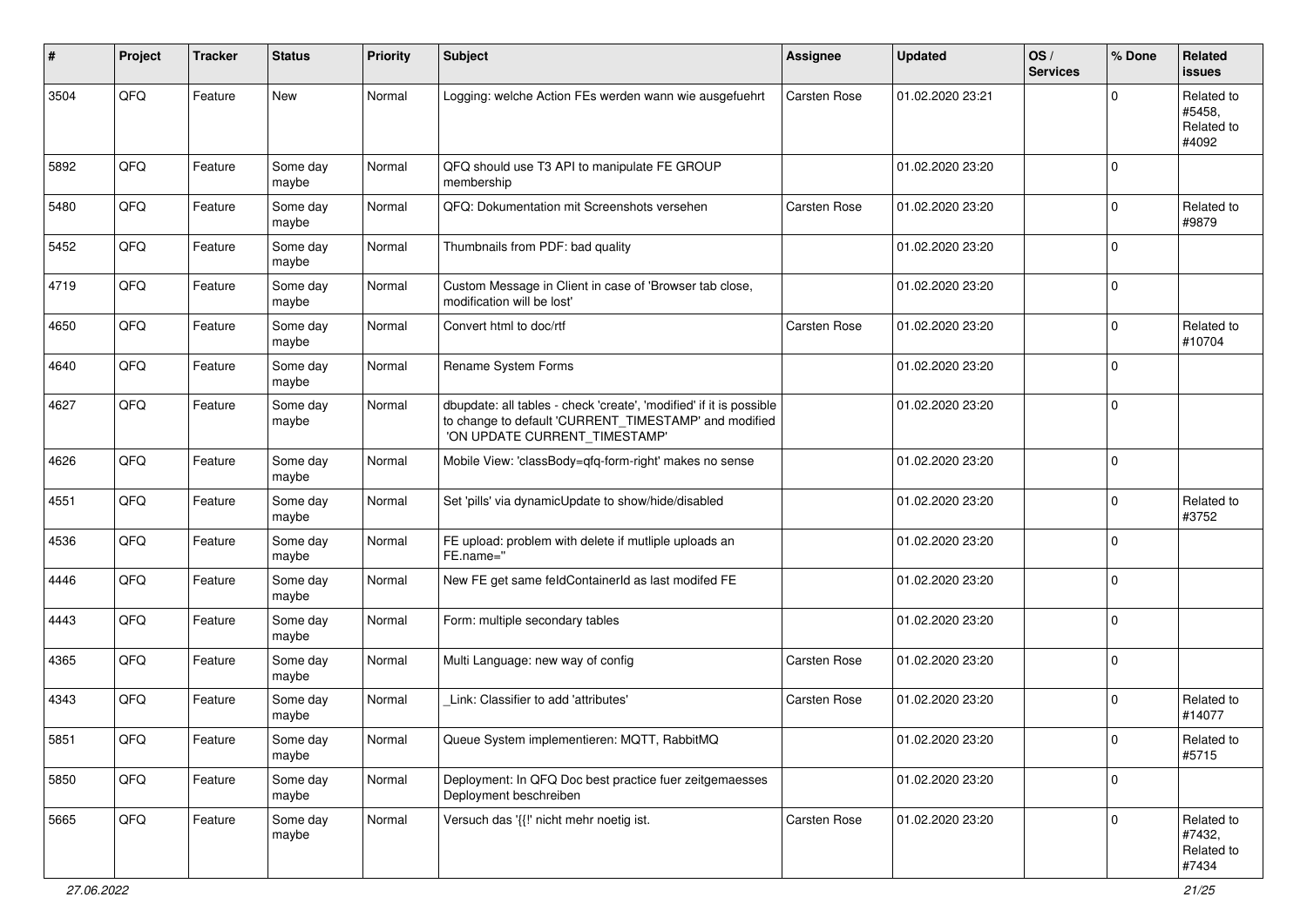| #    | Project | <b>Tracker</b> | <b>Status</b>     | <b>Priority</b> | <b>Subject</b>                                                                                                          | <b>Assignee</b> | <b>Updated</b>   | OS/<br><b>Services</b> | % Done      | Related<br><b>issues</b>                    |
|------|---------|----------------|-------------------|-----------------|-------------------------------------------------------------------------------------------------------------------------|-----------------|------------------|------------------------|-------------|---------------------------------------------|
| 5455 | QFQ     | Feature        | Some day<br>maybe | Normal          | Mail Redirects grld abhaengig                                                                                           |                 | 01.02.2020 23:20 |                        | $\mathbf 0$ |                                             |
| 5428 | QFQ     | Feature        | Some day<br>maybe | Normal          | secure thumbnail: late render on access.                                                                                | Carsten Rose    | 01.02.2020 23:20 |                        | $\mathbf 0$ |                                             |
| 5342 | QFQ     | Feature        | Some day<br>maybe | Normal          | link - with HTML Attributes                                                                                             |                 | 01.02.2020 23:20 |                        | $\Omega$    | Related to<br>#14077                        |
| 5024 | QFQ     | Feature        | Some day<br>maybe | Normal          | Fabric: Generate PDF with edits                                                                                         | Benjamin Baer   | 01.02.2020 23:20 |                        | $\mathbf 0$ | Related to<br>#10704                        |
| 4816 | QFQ     | Feature        | Some day<br>maybe | Normal          | Templates for QFQ Reports (Tables, Radios, )                                                                            |                 | 01.02.2020 23:20 |                        | $\mathbf 0$ |                                             |
| 4757 | QFQ     | Feature        | Some day<br>maybe | Normal          | Test subrecord: download links ok? Links ok?                                                                            | Carsten Rose    | 01.02.2020 23:20 |                        | $\mathbf 0$ |                                             |
| 4652 | QFQ     | Feature        | Some day<br>maybe | Normal          | UZH CD: Weiterleitung auf benutzerdefinierte 403/404 Seite                                                              | Carsten Rose    | 01.02.2020 23:20 |                        | $\mathbf 0$ |                                             |
| 4439 | QFQ     | Feature        | Some day<br>maybe | Normal          | Log: report all actions fired by an FE Element, incl. the<br>original directive (slaveld, sqlInsert, )                  |                 | 01.02.2020 23:20 |                        | $\Omega$    | Related to<br>#4432,<br>Related to<br>#5458 |
| 4435 | QFQ     | Feature        | Some day<br>maybe | Normal          | Report: striptags - specify allowed tags                                                                                |                 | 01.02.2020 23:20 |                        | $\Omega$    |                                             |
| 4433 | QFQ     | Feature        | Some day<br>maybe | Normal          | Log when SIP will be destroyed by QFQ for any (security)<br>reason                                                      |                 | 01.02.2020 23:20 |                        | $\mathbf 0$ | Related to<br>#4432,<br>Related to<br>#5458 |
| 4330 | QFQ     | Feature        | Some day<br>maybe | Normal          | Error Message: report missing {{ / }} in sqlUpdate, sqlInsert,<br>sqlDelete, sqlAfter, sqlBefore in FE action elements. | Carsten Rose    | 01.02.2020 23:20 |                        | $\mathbf 0$ |                                             |
| 1234 | QFQ     | Feature        | Some day<br>maybe | Normal          | QF: Record numbering: Im Grid soll in Spalte 1 optional die<br>laufende Nummer der Records angezeigt werden.            |                 | 01.02.2020 23:20 |                        | $\mathbf 0$ |                                             |
| 955  | QFQ     | Feature        | Some day<br>maybe | Normal          | QF: Notizen vor/nach dem Form                                                                                           |                 | 01.02.2020 23:20 |                        | $\mathbf 0$ |                                             |
| 8522 | QFQ     | Feature        | Some day<br>maybe | Normal          | build QFQ - npm warnings                                                                                                | Benjamin Baer   | 01.02.2020 23:19 |                        | 50          |                                             |
| 8056 | QFQ     | Feature        | Some day<br>maybe | Normal          | Termin Organisation (Reservation)                                                                                       |                 | 01.02.2020 23:19 |                        | $\Omega$    | Related to<br>#8658                         |
| 7921 | QFQ     | Feature        | Some day<br>maybe | Normal          | Rest API Export: URL kuerzer machen                                                                                     |                 | 01.02.2020 23:19 |                        | 0           |                                             |
| 7100 | QFQ     | Feature        | Some day<br>maybe | Normal          | Download: log access, max downloads, time limit                                                                         |                 | 01.02.2020 23:19 |                        | $\mathbf 0$ |                                             |
| 6704 | QFQ     | Feature        | Some day<br>maybe | Normal          | Upload Mode: Bilder in Notizen rechts sollen aktuellen<br>Upload repräsentieren.                                        |                 | 01.02.2020 23:19 |                        | $\mathbf 0$ | Related to<br>#3264                         |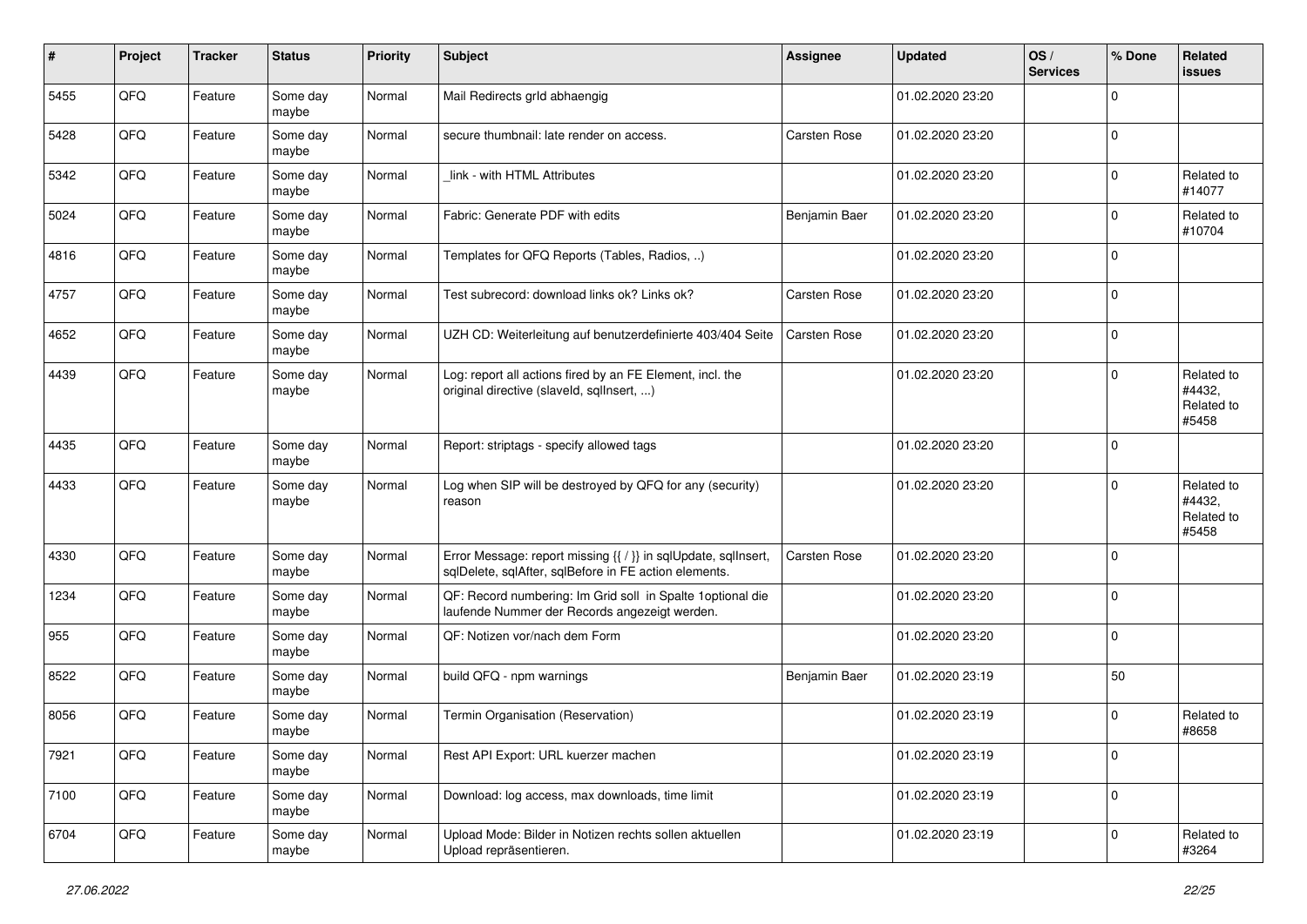| #     | Project | <b>Tracker</b> | <b>Status</b>     | <b>Priority</b> | <b>Subject</b>                                                                                    | Assignee            | <b>Updated</b>   | OS/<br><b>Services</b> | % Done      | Related<br><b>issues</b> |
|-------|---------|----------------|-------------------|-----------------|---------------------------------------------------------------------------------------------------|---------------------|------------------|------------------------|-------------|--------------------------|
| 6084  | QFQ     | Feature        | Some day<br>maybe | Normal          | New escape type: 'D' - convert date                                                               |                     | 01.02.2020 23:19 |                        | $\Omega$    |                          |
| 5983  | QFQ     | Feature        | Some day<br>maybe | Normal          | Form Submit (save & update): normalize date/-time FE                                              | <b>Carsten Rose</b> | 01.02.2020 23:19 |                        | 0           |                          |
| 5923  | QFQ     | Feature        | Some day<br>maybe | Normal          | fillStoreSystemBySqlLate                                                                          |                     | 01.02.2020 23:19 |                        | $\Omega$    |                          |
| 5895  | QFQ     | Feature        | Some day<br>maybe | Normal          | Tutorial: List of all QFQ Features                                                                |                     | 01.02.2020 23:19 |                        | $\Omega$    |                          |
| 5893  | QFQ     | Feature        | Some day<br>maybe | Normal          | Edit on double-click                                                                              |                     | 01.02.2020 23:19 |                        | $\pmb{0}$   | Related to<br>#5894      |
| 5852  | QFQ     | Feature        | Some day<br>maybe | Normal          | Logging: mail.log / sql.log - im FE anzeigen und via AJAX<br>aktualisieren                        | Carsten Rose        | 01.02.2020 23:19 |                        | $\Omega$    | Related to<br>#5885      |
| 5805  | QFQ     | Feature        | Some day<br>maybe | Normal          | TypeAHead SQL value instead of key stored                                                         |                     | 01.02.2020 23:19 |                        | $\Omega$    | Related to<br>#5444      |
| 5579  | QFQ     | Feature        | Some day<br>maybe | Normal          | Enhance Doc / Presentation: variable type 'link column type'                                      | Carsten Rose        | 01.02.2020 23:19 |                        | 0           |                          |
| 5389  | QFQ     | Feature        | Some day<br>maybe | Normal          | QFQ Design: Multline label / note                                                                 | Benjamin Baer       | 01.02.2020 23:19 |                        | $\mathbf 0$ |                          |
| 5132  | QFQ     | Feature        | Some day<br>maybe | Normal          | Error Message sendmail missing attachment: more details                                           | Carsten Rose        | 01.02.2020 23:19 |                        | $\Omega$    |                          |
| 4872  | QFQ     | Feature        | Some day<br>maybe | Normal          | Fields of Typo3 page available in STORE_TYPO3                                                     | Carsten Rose        | 01.02.2020 23:19 |                        | $\pmb{0}$   |                          |
| 4869  | QFQ     | Feature        | Some day<br>mavbe | Normal          | Dynamic Update (show, hide, readonly?, required?) for<br><b>Template Group Elements</b>           | Carsten Rose        | 01.02.2020 23:19 |                        | $\Omega$    | Related to<br>#4865      |
| 4606  | QFQ     | Feature        | Some day<br>maybe | Normal          | link: qualifier to render bootstrap button                                                        | Carsten Rose        | 01.02.2020 23:19 |                        | $\Omega$    |                          |
| 9968  | QFQ     | Feature        | Priorize          | Normal          | Tooltip in Links for Developer                                                                    | Carsten Rose        | 01.02.2020 23:17 |                        | $\pmb{0}$   |                          |
| 8277  | QFQ     | Feature        | Priorize          | Normal          | fe.parameter.default=                                                                             | Carsten Rose        | 01.02.2020 23:17 |                        | $\Omega$    | Related to<br>#8113      |
| 9928  | QFQ     | Feature        | Priorize          | Normal          | SpecialColumnName: a) Deprecated: ' AS "_+tag " ', b)<br>New: ' AS "_ <tag1><tag2>"</tag2></tag1> | Carsten Rose        | 01.02.2020 23:17 |                        | $\pmb{0}$   | Related to<br>#9929      |
| 10014 | QFQ     | Feature        | New               | Normal          | Manual.rst: describe behaviour and process order of<br>fillStoreVar, slaveId, sqlBefore,          | Carsten Rose        | 01.02.2020 22:31 |                        | $\Omega$    |                          |
| 9983  | QFQ     | Feature        | <b>New</b>        | Normal          | Report Notation: new keyword 'range'                                                              | <b>Carsten Rose</b> | 01.02.2020 15:55 |                        | 0           |                          |
| 9900  | QFQ     | Feature        | Priorize          | Normal          | Generic API Call: tt-content record >> JSON                                                       | Carsten Rose        | 01.02.2020 10:13 |                        | 0           |                          |
| 8585  | QFQ     | Feature        | Priorize          | Normal          | Enhance Error message for 'unknown form'                                                          | Carsten Rose        | 01.02.2020 10:13 |                        | $\Omega$    |                          |
| 8584  | QFQ     | Feature        | Priorize          | Normal          | FE 'Action' - never assign to Container (except Template<br>Group)                                | <b>Carsten Rose</b> | 01.02.2020 10:13 |                        | $\Omega$    |                          |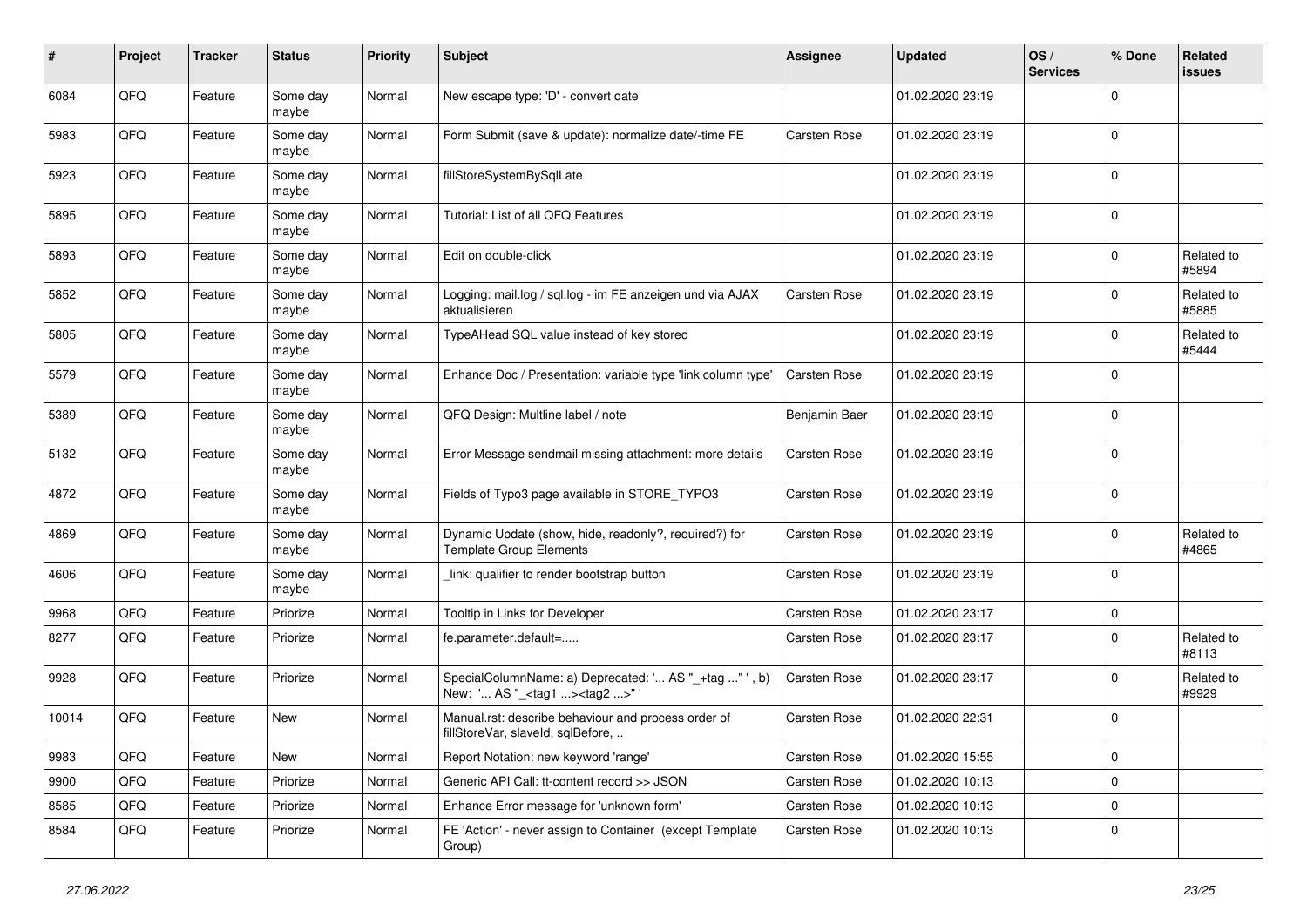| #    | <b>Project</b> | <b>Tracker</b> | <b>Status</b>     | <b>Priority</b> | Subject                                                                                                                               | <b>Assignee</b>     | <b>Updated</b>   | OS/<br><b>Services</b> | % Done      | Related<br>issues                           |
|------|----------------|----------------|-------------------|-----------------|---------------------------------------------------------------------------------------------------------------------------------------|---------------------|------------------|------------------------|-------------|---------------------------------------------|
| 8034 | QFQ            | Feature        | Priorize          | Normal          | FormElement 'data': 22.22.2222 should not be accepted                                                                                 | <b>Carsten Rose</b> | 01.02.2020 10:13 |                        | 0           |                                             |
| 7630 | QFQ            | Feature        | Priorize          | Normal          | detailed error message for simple upload                                                                                              | <b>Carsten Rose</b> | 01.02.2020 10:13 |                        | $\Omega$    |                                             |
| 7522 | QFQ            | Feature        | Priorize          | Normal          | Inserting default index.html to folder (Avoid Apache<br>Indexing)                                                                     | Carsten Rose        | 01.02.2020 10:13 |                        | $\Omega$    |                                             |
| 7290 | QFQ            | Feature        | Priorize          | Normal          | FormEditor: title as textarea if LEN(title)>60                                                                                        | Carsten Rose        | 01.02.2020 10:13 |                        | $\mathbf 0$ | Blocked by<br>#7682                         |
| 7217 | QFQ            | Feature        | Priorize          | Normal          | Download: notice User if `_sip=?` is missing                                                                                          | Carsten Rose        | 01.02.2020 10:13 |                        | $\mathbf 0$ |                                             |
| 6998 | QFQ            | Feature        | Priorize          | Normal          | Form: with debug=on show column information as tooltip of<br>column label                                                             | Carsten Rose        | 01.02.2020 10:13 |                        | 0           |                                             |
| 5942 | QFQ            | Feature        | Priorize          | Normal          | 'L' and 'type': append to links, generate via '_link' by using<br>'n.                                                                 | Carsten Rose        | 01.02.2020 10:13 |                        | $\mathbf 0$ |                                             |
| 7920 | QFQ            | Feature        | New               | Normal          | FE: Syntax Highlight, Zeinlenumbruch                                                                                                  | Carsten Rose        | 01.02.2020 10:03 |                        | $\mathbf 0$ |                                             |
| 5782 | QFQ            | Feature        | New               | Normal          | NextCloud API                                                                                                                         | Carsten Rose        | 01.02.2020 10:02 |                        | $\mathbf 0$ |                                             |
| 7660 | QFQ            | Feature        | New               | Normal          | IMAP: import mails to DB, move / delete mails                                                                                         | <b>Carsten Rose</b> | 01.02.2020 09:52 |                        | $\mathbf 0$ |                                             |
| 9927 | QFQ            | Feature        | New               | Normal          | QFQ Update: a) Update nur machen wenn BE User<br>eingeloggt ist., b) Bei Fehler genaue Meldung welcher<br>Updateschritt Probleme hat. | Carsten Rose        | 22.01.2020 12:59 |                        | $\Omega$    |                                             |
| 9853 | QFQ            | Feature        | New               | Normal          | Check das SQL / QFQ / Mail Logfile geschrieben wird                                                                                   |                     | 09.01.2020 11:15 |                        | $\mathbf 0$ |                                             |
| 9777 | QFQ            | Feature        | New               | Normal          | Logging QFQ Variables                                                                                                                 | Carsten Rose        | 16.12.2019 17:17 |                        | $\Omega$    |                                             |
| 8702 | QFQ            | Feature        | New               | Normal          | Load Record which is locked: missing user info                                                                                        | Carsten Rose        | 11.12.2019 16:16 |                        | $\mathbf 0$ | Related to<br>#9789                         |
| 7480 | QFQ            | Feature        | New               | Normal          | Record History (Undo / Redo)                                                                                                          | Carsten Rose        | 11.12.2019 16:16 |                        | $\mathbf 0$ | Related to<br>#2361                         |
| 6602 | QFQ            | Feature        | <b>New</b>        | Normal          | Formlet: in Report auf Mausklick ein mini-form oeffnen                                                                                | Carsten Rose        | 11.12.2019 16:16 |                        | $\mathbf 0$ |                                             |
| 4023 | QFQ            | Feature        | New               | Normal          | prepared statements - FE action: salveld, sqllnsert,<br>sqlUpdate, sqlDelete, sqlBefore, sqlAfter                                     | Carsten Rose        | 11.12.2019 16:15 |                        | $\Omega$    |                                             |
| 2361 | QFQ            | Feature        | New               | Normal          | Logging wer/wann/wo welches Formular aufgerufen hat                                                                                   | Carsten Rose        | 11.12.2019 16:15 |                        | $\Omega$    | Related to<br>#4432,<br>Related to<br>#7480 |
| 3267 | QFQ            | Feature        | Some day<br>maybe | Normal          | 2 Forms auf einer Seite: real + Read only                                                                                             | Carsten Rose        | 11.12.2019 16:03 |                        | $\mathbf 0$ |                                             |
| 3216 | QFQ            | Feature        | Some day<br>maybe | Normal          | dynamic update für checkbox label2                                                                                                    | Carsten Rose        | 11.12.2019 16:03 |                        | $\mathbf 0$ | Related to<br>#2081                         |
| 2995 | QFQ            | Feature        | Some day<br>maybe | Normal          | Dropdown JQuery Plugin: 'chosen' - Moeglichkeit um Select<br>Listen mehr Funktion zu geben. Kein Bootstrap noetig.                    | Carsten Rose        | 11.12.2019 16:03 |                        | 0           |                                             |
| 2950 | QFQ            | Feature        | Some day<br>maybe | Normal          | Inhalt QFQ Records als File                                                                                                           |                     | 11.12.2019 16:03 |                        | $\mathbf 0$ |                                             |